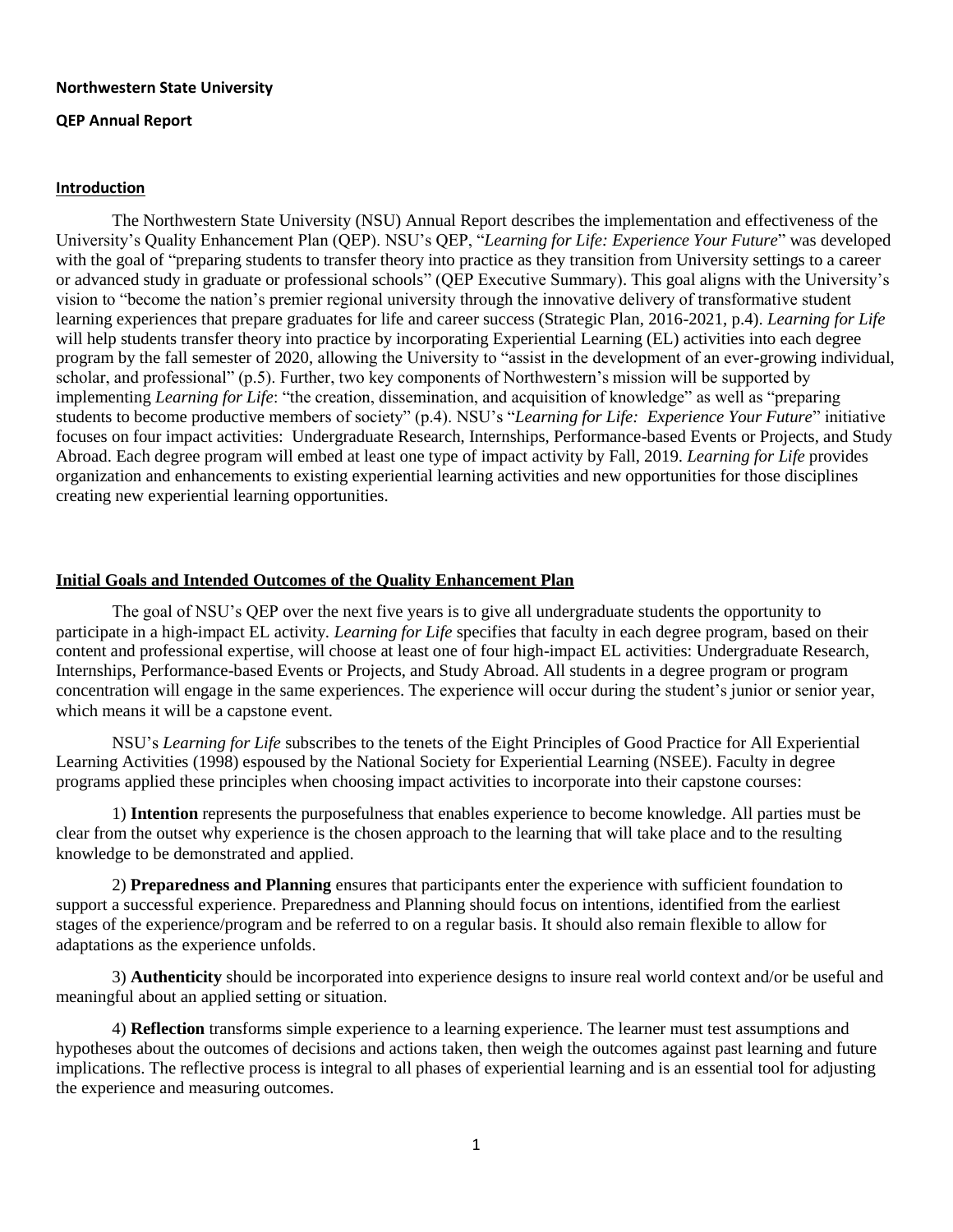5) **Orientation and Training** should be incorporated for the full value of the experience to be accessible to both the learner and the learning facilitator(s) and to any involved organizational partners. Once a baseline of knowledge is addressed, ongoing structured development opportunities should be included to expand the learner's appreciation of the context and skill requirements of his/her work.

6) **Monitoring and Continuous Improvement** ensures that the experience, as it is in process, continues to provide the richest learning possible. It is important that there be a feedback loop related to learning intentions and quality objectives and that the structure of the experience be flexible to permit change in response to what the feedback suggests.

7) **Assessment and Evaluation** serve to develop and refine specific learning goals and quality objectives identified during the planning stages of the experience while providing comprehensive data about the experiential process and whether it has met the intentions which suggested it.

8) **Acknowledgment** recognizes progress of learning and the impact of accomplishment throughout the experience. This is achieved by way of the reflective and monitoring process and through reporting documentations. All parties to the experience should be included in the recognition of progress and accomplishment.

To measure the effectiveness of the *Learning for Life* Plan, two rubrics that align student learning outcomes (SLOs) to the National Society for Experiential Education (NSEE) "Principles of Good Practice" (1998) were created as measures for Northwestern's QEP. NSU adopted two SLOs to guide *Learning for Life*'s four impact activities:

**SLO 1-** During the capstone experiential learning course(s), students will demonstrate the knowledge, skills, and dispositions expected of entry-level professionals in their disciplines. (Aligned with Principle 1- Intention and Principle 6- Preparedness and Planning)

**SLO 2**- During the capstone experiential learning course(s), students will reflect critically to link theory with practice and develop applications of knowledge based on the reflection. (Aligned with Principle 4- Reflection and Principle 6- Monitoring and Continuous Improvement)

Both SLOs must occur in a real-world setting and/or be meaningful or useful to the setting or situation. Additionally, both SLO's must be documented and assessed in a meaningful way with regard to initial intentions and quality outcomes.

NSU chose to focus on the following principles of best practice: 1- Intention, 2- Preparedness and Planning, 4- Reflection, and 6- Monitoring and Continuous Improvement. Each principle is supported by benchmarks that define the learning outcome and by a rubric based assessment process (see appendix A). Although the SLOs are aligned with specific Principles of Good Practice, the overall *Learning for Life* plan acknowledges and incorporates all Eight Principles of Good Practice for All Experiential Learning Activities.

Indirect measures of NSU's *Learning for Life* initiative will also be implemented to ensure effectiveness. Surveys have been developed and are distributed to students, faculty and administrators who participate in *Learning for Life.*

The implementation of *Learning for Life* is a five-year process, beginning with the fall semester of 2017 and concluding with the spring semester 2021(see appendix B) Embedded in this timeline is an annual cycle of curricular redevelopment and alignment to the principles of *Learning for Life* This cycle includes seven stages:

1) Each spring, faculty representing academic programs aligning their curriculum to *Learning for Life* will submit applications demonstrating program readiness. These applications are due each year by April 30.

2) The Faculty Grants Team will review these applications to ensure that departmental support and faculty responsibility are adequate. The Faculty Grants Team will award funding (or course release) to successful applicants by May 31, with funding allocated for the following fall semester.

3) During the fall semester, grant recipients will develop a formal proposal for realigning program curricula. These proposals will be submitted to the Implementation Team by November 1.

4) The Implementation Team will review proposals to ensure program curricula meet the requirements of *Learning for Life* and its two students learning outcomes (SLOs).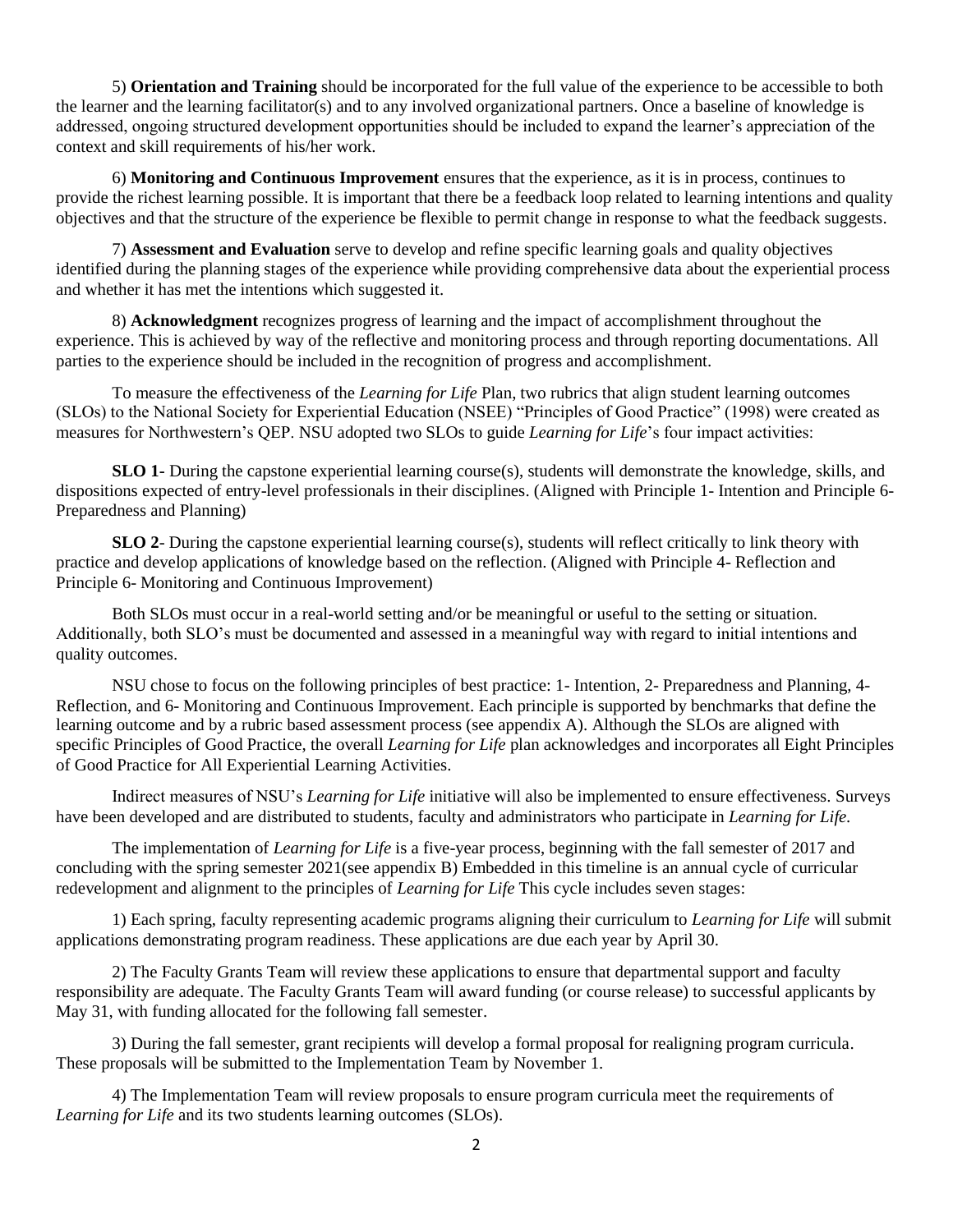5) Once approved by the Implementation Team, program coordinators and department heads will submit proposed curricular changes to the University's Curriculum Review Council (CRC), which reviews all proposed changes to course offerings, curricula, and catalog entries and makes recommendations to the University President for approval. All proposals must be submitted to the CRC by January 31 to be included on the agenda for the February meeting, the final meeting of the CRC each academic year.

6) Following approval by the CRC, program faculty may begin aligning coursework and course materials to *Learning for Life* SLOs.

7) The Assessment Team will complete direct assessment of *Learning for Life* SLOs at the end of each semester and share findings with program faculty.

Seven university programs implemented *Learning for Life* in the fall 2017 semester. Each program and their capstone experience are listed below:

(1) Early Childhood Education and (2) Elementary Education students must complete two semesters of internship to satisfy degree requirements.

(3) Radiologic Science students must complete in-clinic practice over two semesters to satisfy degree requirements.

(4) Hospitality Management and Tourism students must complete internships in hospitality and tourism over a single semester to satisfy degree requirements.

(5) Health and Exercise Science students must complete internships in the health and fitness industry over one semester to satisfy degree requirements.

(6) Music students must prepare and deliver a senior recital or complete internships over one semester to satisfy degree requirements.

(7) Louisiana Scholars' College students must complete undergraduate research projects (theses) over at least two semesters to satisfy degree requirements.

In addition to these seven programs implementing *Learning for Life* in the fall of 2017, eight programs submitted proposals for aligning coursework and course materials for implementation of *Learning for Life* starting with the fall semester of 2018: Child and Family Studies, Fine and Graphic Arts, Health and Physical Education, Industrial Engineering Technology, Mathematics, Nursing, and Secondary Education.

### **Assessment**

To achieve the goals of the *Learning for Life* QEP, a thorough and systematic assessment plan has been implemented. Assessment of *Learning for Life* is accomplished through a series of direct and indirect measures. To ensure that SLOs are met and that each program is effective and relevant, these measures are implemented each semester of the QEP. NSU gathers direct assessment data using SLO rubrics, which are aligned to the AAC&U VALUE rubrics. These rubrics provide data for assessing the ability of students to create meaningful self-reflections and the application of knowledge gained during their experiences. To ensure the effectiveness of NSU's QEP, surveys are administered to students, faculty, and administrators participating in *Learning for Life* each semester*.* These surveys were created through the online survey development cloud-based software system called SurveyMonkey and are administered to participants via university email.

The assessment process begins each semester with a student self-reflection "pre" survey. This survey is administered at the beginning of each semester, shortly after the official "14-day count". Typically, this survey distribution and collection will occur during the third and fourth week of classes. The QEP Assessment Coordinator works closely with program coordinators to ensure a high completion percentage of these "post" student surveys. Student survey results are shared with faculty and staff at the end of every assessment cycle. These student surveys are as an indirect assessment measure to monitor student growth in specific skills during their capstone experience. (see appendix C)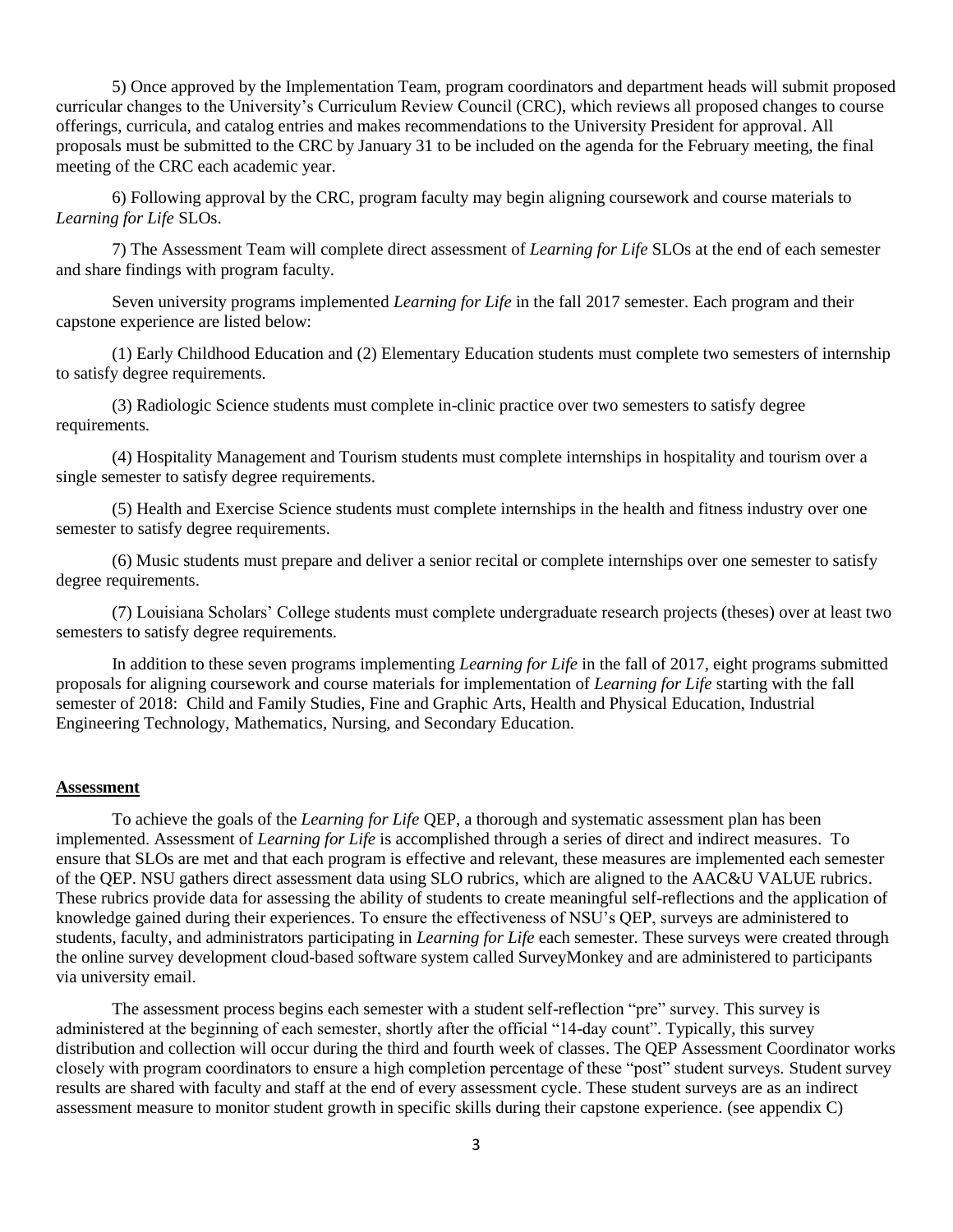Programs taking part in NSU's QEP may create a tool for a mid-term assessment of students in the program's capstone course. At the end of each semester, SLO rubrics are used to assess student performance in the capstone course. Rubric results are recorded on the "Rubric Summary Report Form" and reported to the QEP Assessment Coordinator at the end of each semester (see appendix D). Program Coordinators also prepare a "QEP Report Form" to address program goals and University benchmarks. The QEP report form also allows Program Coordinators to analyze their data and make program decisions and recommendations based on their findings (see appendix E)

During the last three weeks of classes (amended from two weeks in the original QEP plan), another student selfreflection is distributed to students in capstone courses. The QEP assessment coordinator works with program coordinators to ensure student completion of these post-surveys.

Long term, the QEP assessment team must decide on the best way to focus on a statistical measurement of NSU's *Learning for Life* Initiative. Two directions to consider are: 1) whether these experiential education experiences contribute to student graduation rates, student satisfaction, and/or employability after graduation and 2) dissecting SLO rubric and survey responses to determine what characteristics NSU students gain or improve upon due to taking part in a capstone experience. Create a short survey for stakeholders, business owners, and employers that is like student surveys in its focus. This will help NSU determine if the skills students are refining through capstone experiences match the skills employers desire from college graduates.

### **Impact of QEP process for 2017/18**

The foundation laid during the QEP pilot study conducted in spring 2017 was improved upon during the 2017/18 academic year. Establishment of protocol for programs applying for QEP grants, implementation of capstone course work, and completion of an assessment cycle have been successfully achieved. The fist cycle of implementation had a great impact on Learning for Life and the university in general:

- NSU's *Learning for Life* initiative held faculty workshops in August and January. The 2017/18 workshops focused on the justification of incorporating experiential education into NSU's degree programs and the QEP's implementation and assessment process. Future faculty workshops will focus on assessment tool design and rubric usage/interpretation.
- There was some initial confusion about the assessment process. Meeting with Program Coordinators before the midpoint of the fall semester helped them gain a better understanding of the QEP assessment process. It may be helpful to hold these meetings each fall for programs entering the QEP cohort.
- Program Coordinators contributed to the January faculty workshop by taking part in an open forum panel discussion. Forums of this nature will continue to be a part of NSU's QEP process and faculty collaboration will continue to be encouraged.
- Changes will be made to the student pre/post survey as needed. Changes for the 2018/19 assessment cycle include: "Creative and Critical Thinking" will be into two separate choices, "Clinical and Laboratory Skills" will be removed from the research capstone, and "Online and Library Research" will be replaced with "Find & Read Technical or Scholarly Sources".
- Representatives of NSU attended the 47<sup>th</sup> Annual National Society for Experiential Education. This allowed NSU's *Learning for Life* leadership team to gain a better understanding on how experiential learning can have a positive impact on students. NSU will send representatives to the 48<sup>th</sup> annual conference to further engage in leadership, partnerships, and scholarship in experiential education. NSU will present on rubric development and program implementation.
- The QEP directors team has studied the number of direct contact hours students receive in existing internship capstone courses to help programs entering the *Learning for Life* initiative establish a minimum requirement of direct contact hours for programs. Capstone course internships should be, at a minimum, 120 direct contact hours for a 3-hour credit course, or 40 direct contact hours per credit hour.
- NSU is taking steps to expand internship opportunities*. Learning for Life,* in collaboration with Job Location and Development*,* played a role in bringing the career-services platform "Handshake" to campus.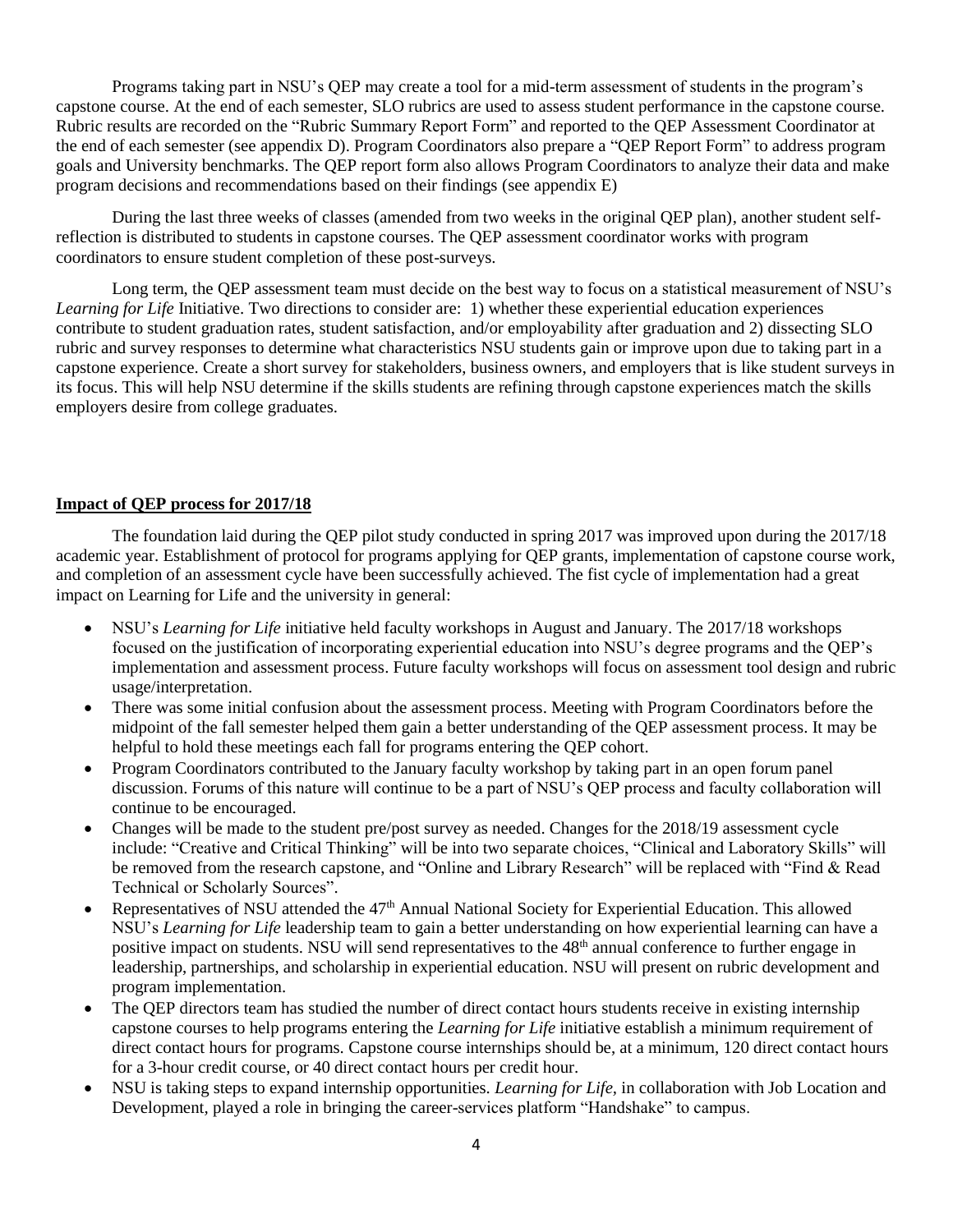- The QEP directors team has also projected the growing need of internship opportunities for students entering *Learning for Life*. As more programs enter the QEP, additional internship opportunities will need to be explored. Assessment of the QEP benchmark and program goals have been clarified.
- The assessment benchmark for *Learning for Life* is the same for all programs: "50% of students have an average score of 3 or better". The benchmark percentage may increase as programs enter their second, third, and fourth year of the QEP. Program goals will be determined by program coordinators and faculty and may be modified by programs as needed.
- The *Learning for Life* website continues to be updated. Updates include: adding pictures from capstone experiences and student recognition, minutes of meetings, and other information regarding QEP grant applications, implementation, and assessment.
- The QEP Director and other team members have taken part in many student recognition ceremonies, rewarding students who have completed capstone coursework with a *Learning for Life* portfolio.

In addition, program coordinators report that they plan to use information gathered from the 17/18 implementation cycle to inform instruction beginning fall 2018. Adding items to class instruction should strengthen scores on rubric items addressing Principles Four (reflection) and Six (monitoring and continuous improvement). Examples include: 1) asking students to reflect on prior learning and asking them to consider how they will utilize that knowledge during their capstone experience; 2) asking students to reflect on what they have learned about themselves as individuals as well as within the context of a broader community; and 3) reflecting on their future self as an employer.

### **Information from Program Coordinators**

Discussions with program coordinators during the 2017/18 assessment cycle yielded informative information regarding SLOs and rubric use during capstone experiences:

- Some programs are considering making changes to their assessment instead of the rubric and changing verbiage on the assessment instead of the rubric.
- Some programs provide the rubrics to students entering their capstone experience and are discussing changes to the wording of rubrics provided to students so that they will have a better understanding of what raters will be looking for and expecting from them as they go through their capstone experience.
- Benchmarks do not always align with student answers. PCs feel this comes more from the students' understanding of rubric items than the rubrics themselves.
- Survey regarding the "ease of use" for rubric items showed that SLO 2 (students reflect critically) was easier to interpret and assess than SLO 1 (students demonstrate knowledge, skills, and dispositions).
- Information from program coordinators collected on QEP Report Forms are summarized in appendix F.

In addition, Administrator and Faculty surveys and discussions with program coordinators led to identification of rubric items which were the most difficult to interpret. According to program coordinators the most difficult rubric items to interpret were:

- 1.1 "Correlate prior life experiences with academic knowledge and experiences"
- **1.2 "Connect concepts through an interdisciplinary perspective"**
- **1.5 "Expand sense of future self through reflection on participation in experiential learning process"**
- 2.2 "Connect prior learning to changes that are direct result of the experiential learning process"
- **2.4 "Assess what they have learned about themselves as members of a broader community"**

**Note: 3/5 of the above SLO items are also SLO items with the lowest percentage of "mastery" and "advanced" scores (marked in bold above and under SLO "Rubric Results" on next page).**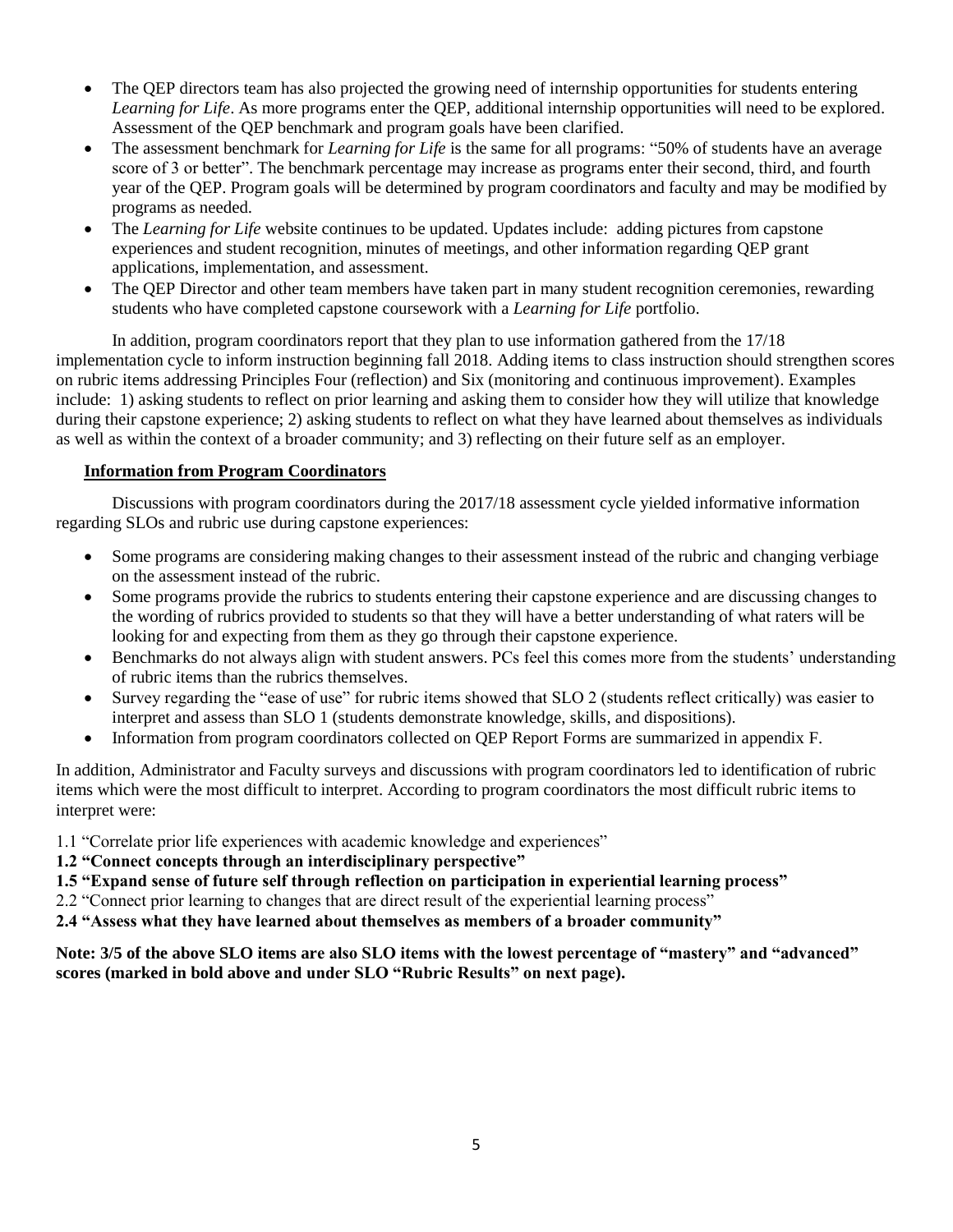### **SLO Rubric Results (See appendix G)**

According to rubric assessment data provided by program coordinators, SLO 2 had fewer students score at the "advanced" or "mastery" level than SLO 1 during the fall 2017 assessment. (SLO 1 80% of students scored "advanced" or "mastery", SLO2 70% of students scored "advanced" or "mastery"). As indicated by program coordinators, rubric use for the spring 2018 semester was streamlined and program coordinators and raters felt more comfortable using the rubrics and/or developed assessment tools to help address difficulty assessing SLO. This is reflected in student scores for the spring semester (SLO 1 87% of students scored "advanced" or "mastery", SLO2 88% of students scored "advanced" or "mastery"). The percentage of "advanced" and "mastery" scores for both SLOs were much closer (1% difference) for the spring rating period.

SLOs with the highest percentage of "basic" and "developing" scores are listed below (fall/spring combined):

| <b>SLO 2.4</b>     | Assess what was learned as members of broader community 25% basic/developing |                      |
|--------------------|------------------------------------------------------------------------------|----------------------|
| <b>SLO1.2</b>      | Connect concepts through an interdisciplinary perspective                    | 24% basic/developing |
| <b>SLO1.5</b>      | Expand sense of future self through reflection                               | 23% basic/developing |
| SLO <sub>2.5</sub> | Assess what was learned about themselves as individuals                      | 21% basic/developing |

### **Recommendations**

As *Learning for Life* enters its second assessment cycle, the following recommendations can be made based on data from the 2017/18 cycle.

- Suggest faculty of freshmen and sophomore level courses consider adding activities to student assignments and/or activities which will address the above deficiencies if the data trend continues through future QEP assessment cycles.
- Suggest a more in-depth discussion of incorporating rubric language into lower level coursework prior to students entering capstone experiences. Program coordinators have found that students have trouble understanding rubric items and have difficulty addressing some rubric item questions. If data trends continue, it may be helpful to incorporate basic rubric language more consistently throughout degree programs. Making a change in the class syllabus or language used in lower level classes to include terms such as "connect through an interdisciplinary perspective", "expand sense of future self", "broader community", "reflect", "connect', and "assess" may help the students be more aware of what they will experience during their capstone experience.
- Encourage use of the "Student Reflection Items Aligned with the QEP SLOs" (see appendix H) during exit interviews and capstone course assessments in all programs. Reflections from program coordinators indicate that use of the "Five Questions" document for exit interviews has led to additional discussion and questioning of the students as well as good interaction regarding student experiences. This process also created a more enjoyable exit interview process for the instructors and students.
- Continue rubric development and training. Programs have elected to use the rubrics provided, with no changes to wording, at this juncture. Program coordinators that went through the assessment cycle this academic year felt that the rubrics should be used for another semester or two before decisions can be made regarding changes to the wording of rubric items.
- Suggest programs incorporate activities which allow students to "reflect", "assess" and connect" what they've learned in previous coursework and consider how they will utilize that knowledge during their capstone experience,
- Encourage continued efforts for meaningful student recognition. Feedback from program coordinators and student survey data indicates that NSU students value these recognition ceremonies.
- Discuss transferable skills with students in lower level courses, such as the University Experience course. Instructors can share data from *Learning for Life's* student surveys during appropriate activities, such as when the University Experience class discusses and creates a resume.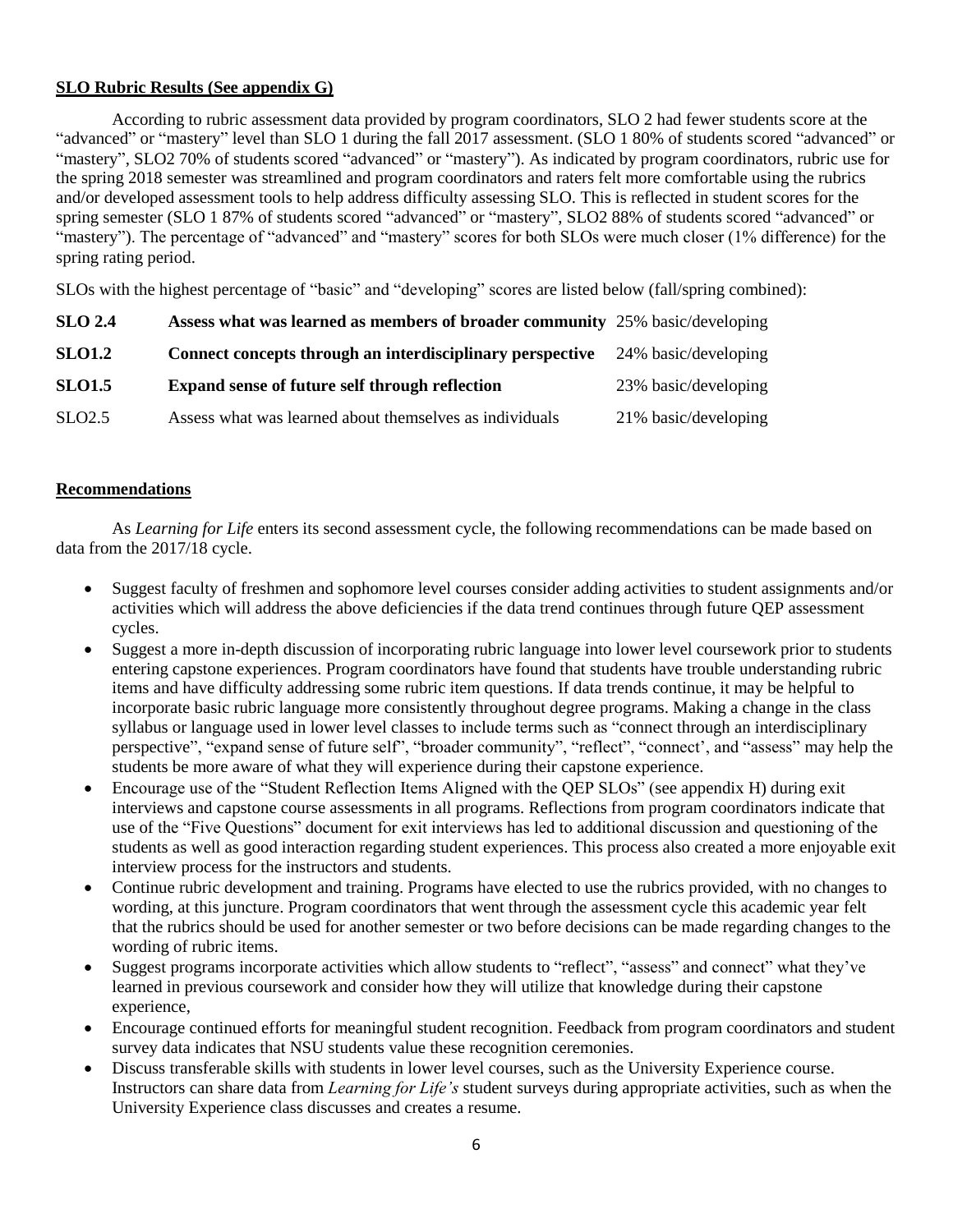- Attempt to incorporate information from student surveys more seamlessly into the QEP. Time Management and Creative/Critical Thinking are skills that students in each type of capstone indicated that they needed to improve. These two skills are both consistent responses on the student pre and post surveys. Addressing Time Management skills in lower level courses and revisiting this skill throughout all programs is encouraged. "Creative and Critical Thinking" will be divided into separate choices on student surveys next year in order to more closely examine these two skills.
- Attempt to more closely connect student survey items to QEP SLO rubrics.
- Share QEP data in the discussion of changes to Career Days which are a part of the University Experience course. This data can also be shared with other support services on campus as needed. Student survey data will also be disseminated to faculty and administration.
- Focus on faculty training and refine rubric language to ensure the reliability and validity of NSU's *Learning for Life's* assessment tools.
- A university wide goal will be established which will help show program growth through at least four years of implementing capstone coursework. The assessment team will discuss this four-year benchmark goal during the fall 2018 semester. Indirect assessment of the QEP will be established by tracking student responses to the Graduate Exit Surveys given by Institutional Effectiveness.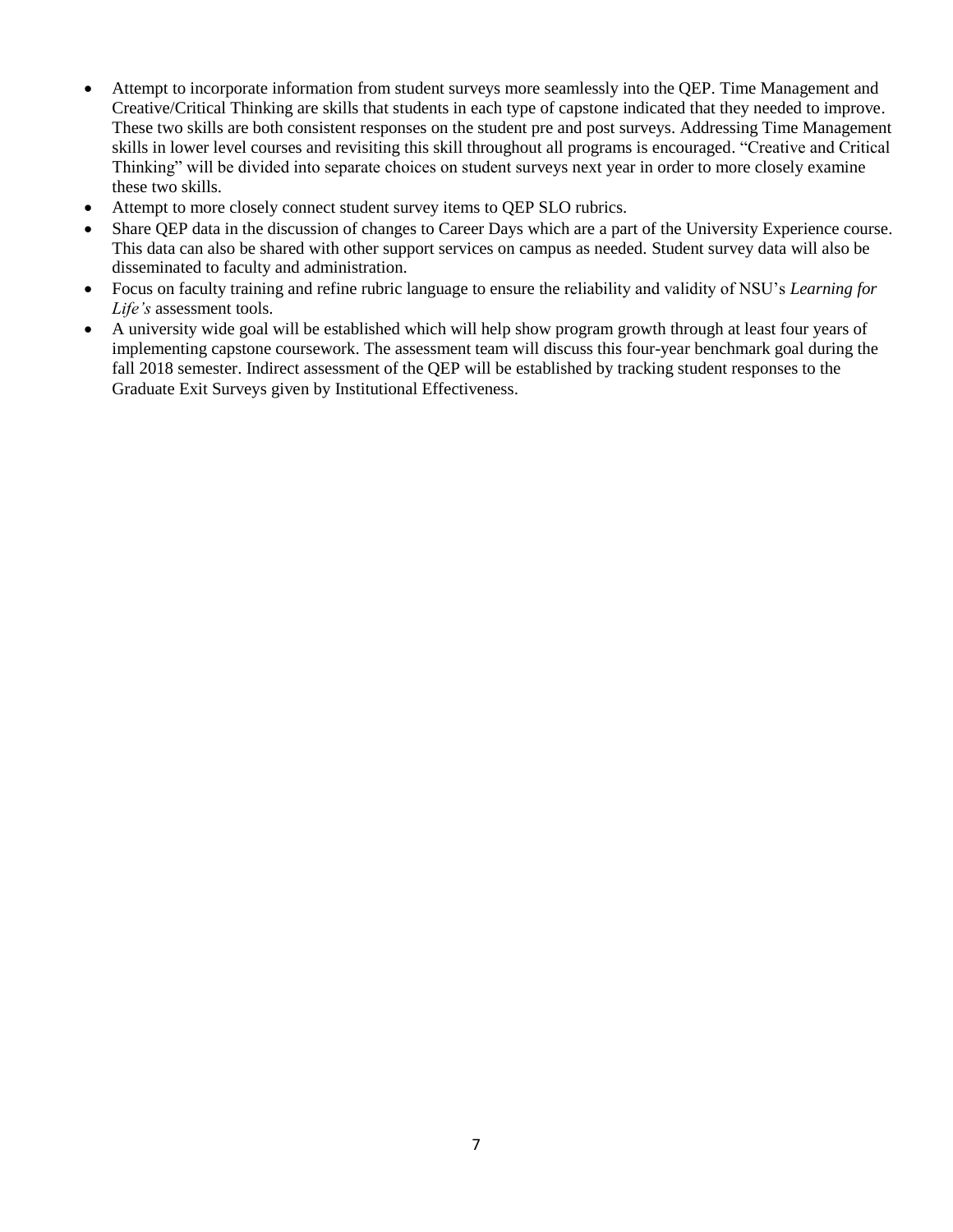### *Learning for Life Executive Summary***-2017/18 cycle**

The goal of NSU's QEP, "*Learning for Life: Experience Your Future*", is to "prepare students to transfer theory into practice as they transition from University settings to a career or advanced study in graduate or professional schools". The foundation laid during the QEP pilot study conducted in spring 2017 was improved upon during the 2017/18 academic year. Establishment of protocol for programs applying for QEP grants, implementation of capstone course work, and completion of an assessment cycle have been successfully achieved. Eight programs have completed a round of fall/spring graduate cohorts with eight more programs ready to begin the assessment cycle in fall 2018. In addition, nine more programs will go through program review in 2018/19.

Providing faculty workshops and attending educational conferences this year have been beneficial to faculty and administrators to learn more about experiential education. As *Learning for Life* moves forward, faculty and administration should embrace future opportunities to attend conferences and present our current QEP initiative to colleagues, students, and stakeholders. With *Learning for Life* protocol successfully established, the relationship between direct and indirect QEP assessment will be strengthened during the 2018/19 cycle through refinement of assessment tools. Faculty and administration will continue to develop and improve assessment tools through corroboration. Collaborative efforts will include: *Learning for Life* workshop held on August 14<sup>th</sup>, 2018 for faculty; group meetings with program coordinators; QEP assessment team meetings held at least once each semester; and individual meetings with Program Coordinators as needed.

The university benchmark goal of "fifty percent of students will score a three or better" on all SLO rubric items was met for the 2017/18 assessment cycle. In fall, 2018 the Assessment Team will discuss implementing incremental improvement as more program cohorts go through the assessment cycle. Establishing an incremental increase for the percentage of students expected to perform at least at a "mastery" level on SLO rubric items will reflect program growth through several cycles of capstone coursework. All programs are encouraged to incorporate more reflection exercises into their coursework and capstone experience. Focusing on reflection should, theoretically, strengthen scores on SLO rubric items addressing Principle "four" and "six" of the "Eight Principles of Good Practice for All Experiential Learning Activities" espoused by the National Society for Experiential Learning (NSEE).

Indirect assessment of the QEP via student pre and post surveys indicates that students in all capstone experiences need to acquire better time management skills. Addressing time management at all levels of university programs is encouraged. Time management should also be addressed in all capstone experiences. Another important skill recognized through indirect assessment was "Creative and Critical Thinking". To better define these two skills, "critical" and "creative" thinking will be separated on the pre and post student surveys next year. According to survey data, students in each capstone type expected growth in similar skills during their capstone experiences. These skills include: collaboration, analyze data/audit, written communication, and presentation. Likert scale data from post surveys for all capstone experiences showed growth in "collaboration". The QEP Assessment team will attempt to more strongly connect SLO rubrics (QEP direct assessment) to student surveys (QEP indirect assessment) to better align student skills to rubric benchmarks.

Recognition ceremonies have become an integral part of *Learning for Life.* Students, faculty, and administrators enjoy the ceremonies and many programs already have recognition ceremonies in place*. Learning for Life* has been incorporated into several of these recognition programs by awarding portfolios to students who have completed capstone coursework. Further development of these recognition ceremonies is encouraged. Promotion of NSU's QEP will continue as the process moves forward. Promotion includes: recognition ceremonies within departments, recognition of QEP graduates at fall/spring commencement, and information provided to incoming freshmen during Freshmen Connection. Attention to assessment refinement, faculty/ administrative corroboration, and promotion of *Learning for Life* to all stakeholders will help ensure continued QEP growth next year.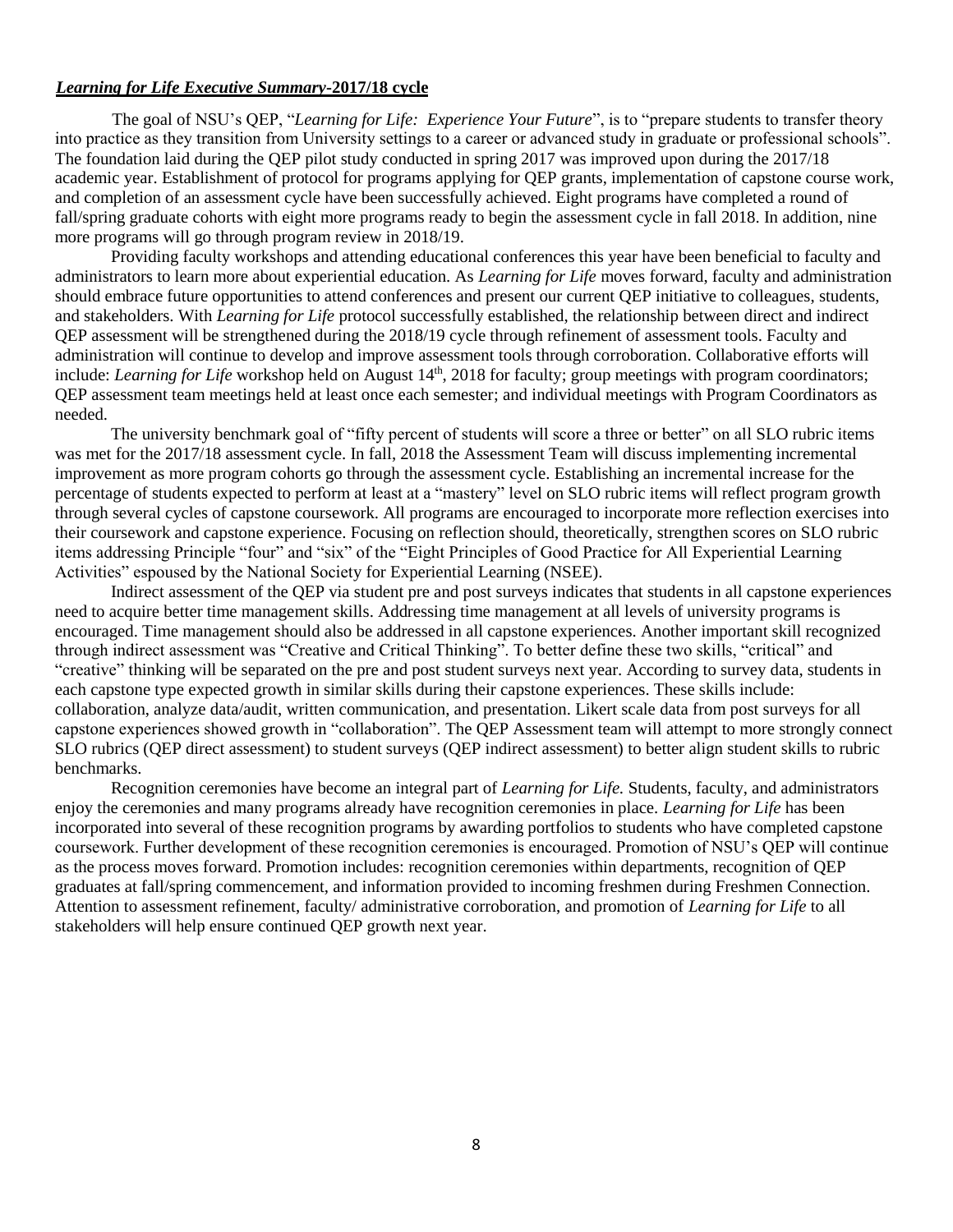# **Appendix A**

**SLO 1**: During the capstone experiential learning course(s), students will demonstrate the knowledge, skills, and dispositions expected of entry-level professionals in their disciplines.

| <b>Benchmark</b>                                                                                                               | <b>Advanced</b><br>(4)                                                                                                                                                                                                                                                           | <b>Mastery</b><br>(3)                                                                                                                   | <b>Basic</b><br>(2)                                                                                                                                     | <b>Developing</b><br>(1)                                                                                                    |
|--------------------------------------------------------------------------------------------------------------------------------|----------------------------------------------------------------------------------------------------------------------------------------------------------------------------------------------------------------------------------------------------------------------------------|-----------------------------------------------------------------------------------------------------------------------------------------|---------------------------------------------------------------------------------------------------------------------------------------------------------|-----------------------------------------------------------------------------------------------------------------------------|
| Students will<br>Correlate prior life<br>experiences with academic<br>knowledge and experiences.<br><b>Principle 2</b>         | Synthesizes connections between<br>previous experiences and current<br>area of study, demonstrating an in<br>depth understanding which<br>broadens the student's point of<br>view.                                                                                               | Selects a variety of<br>pertinent, personal<br>life experiences to<br>expand one's<br>knowledge of the<br>concepts in area of<br>study. | Compares academic<br>knowledge and past<br>experiences to<br>identify similarities<br>and differences, and<br>insights new to the<br>student.           | Identifies similarities<br>of life experiences and<br>academic knowledge<br>and know they relate<br>to student's interests. |
| Connect concepts<br>through an<br>interdisciplinary<br>perspective. Principle 1                                                | Critiques or synthesizes<br>relationships between knowledge<br>and values from the perspective<br>of two or more disciplines.                                                                                                                                                    | Connects and examines<br>ideals, theories, tenets,<br>or concepts from the<br>perspective of two or<br>more disciplines.                | Connect facts and basic<br>concepts from the<br>perspective of two or<br>more disciplines (when<br>prompted).                                           | Presents facts and basic<br>concepts from the<br>perspective of two or<br>more disciplines (when<br>prompted).              |
| Adapt and implement<br>previously learned<br>knowledge and skills to new<br>contexts, situations, or<br>scenarios. Principle 6 | Adapts previously learned skills,<br>theories, values, and/or<br>knowledge in the<br>implementation of solving<br>difficult or complex problems.                                                                                                                                 | Adapts previously<br>learned skills and<br>knowledge in order to<br>solve problems or<br>prevent new<br>problems.                       | Applies skills & knowledge<br>learned from two or more<br>previous experiences to a<br>new situation.                                                   | Applies previously<br>learned skills &<br>knowledge to a new<br>situation.                                                  |
| Communicate effectively.<br>Principles 2 & 6                                                                                   | Consistently communicates<br>(methods may<br>vary) efficiently and effectively,<br>resulting in enhanced<br>understanding of content.                                                                                                                                            | Consistently<br>communicates<br>(methods may<br>vary) efficiently and<br>effectively.                                                   | Communicates (methods<br>may vary) effectively<br>utilizing basic skills.                                                                               | Communicates<br>(methods may vary)<br>utilizing basic skills<br>inconsistently.                                             |
| Expand sense of future self<br>through reflection on<br>participation in<br>experiential learning<br>processes. Principle 4    | After reflecting on experiential<br>learning experiences, examines<br>future self and develops action<br>plan to reach this goal.                                                                                                                                                | <b>Examines changes</b><br>in self in relation to<br>experiential learning<br>and potential for<br>growth in different<br>areas         | Communicates one's<br>strengths and<br>weaknesses in several<br>areas/contexts (i.e. Skills:<br>knowledge; skills:<br>application; skills:<br>valuing). | Describes one's<br>strengths and<br>weaknesses.                                                                             |
| Demonstrate<br>professional<br>characteristics and<br>behaviors. Principles 2 &<br>6                                           | Consistently demonstrates<br>professional characteristics and<br>behaviors such as punctuality,<br>well developed work ethic,<br>positive attitude, self-initiative,<br>conflict resolution, integrity,<br>ethics, and effective<br>communication with peers and<br>supervisors. | Usually demonstrates<br>professional behaviors<br>and dispositions; needs<br>improvement in one or<br>two areas.                        | Sometimes demonstrates<br>professional behaviors<br>and dispositions; needs<br>improvement in three<br>areas.                                           | Rarely demonstrates<br>professional behaviors<br>and dispositions; needs<br>improvement in all or<br>almost all areas.      |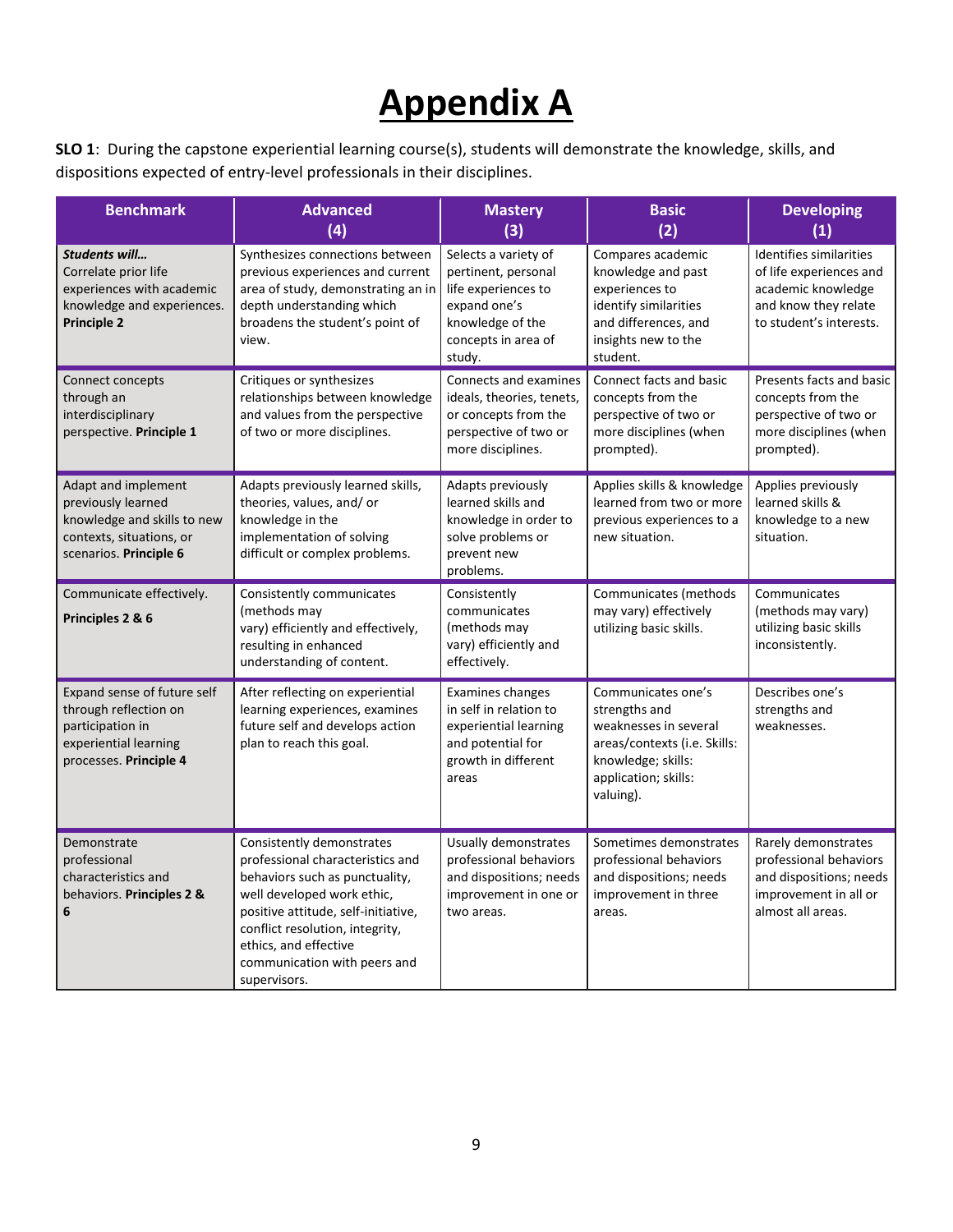**SLO 2**: During the capstone experiential learning course(s), students will reflect critically to link theory with practice and develop applications of knowledge based on the reflection.

| <b>Benchmark</b>                                                                                                                       | <b>Advanced</b><br>(4)                                                                                                                                                                                                                                              | <b>Mastery</b><br>(3)                                                                                                                                                                                               | <b>Basic</b><br>(2)                                                                                                                                                      | <b>Developing</b><br>(1)                                                                                                                                                                      |
|----------------------------------------------------------------------------------------------------------------------------------------|---------------------------------------------------------------------------------------------------------------------------------------------------------------------------------------------------------------------------------------------------------------------|---------------------------------------------------------------------------------------------------------------------------------------------------------------------------------------------------------------------|--------------------------------------------------------------------------------------------------------------------------------------------------------------------------|-----------------------------------------------------------------------------------------------------------------------------------------------------------------------------------------------|
| Students will<br>Communicate effectively<br>using appropriate<br>conventions of language<br>and correct format(s).<br>Principles 2 & 6 | Completes assignment(s)<br>by consistently using<br>appropriate conventions<br>of language and correct<br>format(s) so that the<br>interdependence of<br>language, meaning and<br>thought are clearly<br>expressed.                                                 | Completes assignment(s)<br>by using appropriate<br>conventions of language<br>and correct format(s) so<br>that explicitly connects<br>content and form while<br>demonstrating awareness<br>of purpose and audience. | Completes assignment(s)<br>by using appropriate<br>conventions of language<br>and correct format(s) so<br>that connects in a basic<br>way the content to the<br>product. | Completes assignment(s) in<br>an appropriate manner.                                                                                                                                          |
| Connect prior learning to<br>changes that are a direct<br>result of the experiential<br>learning process. Principle                    | Revisits prior learning in<br>depth to identify<br>significant changes in<br>perceptions about<br>educational and real-<br>world experiences,<br>providing the foundation<br>for continual expansion<br>of knowledge as well as<br>personal growth and<br>maturity. | Revisits prior learning in<br>depth to reveal deeper<br>meanings and broader<br>perspectives about<br>educational and real-world<br>events.                                                                         | Revisits prior learning in<br>some depth to reveal<br>slightly deeper meanings<br>and broader perspectives<br>about educational and<br>real-world events.                | Revisits prior learning at<br>a superficial level<br>without truly revealing<br>any clarified meaning or<br>gaining a broader<br>perspective of<br>educational or real-<br>world experiences. |
| Revisit prior learning<br>to apply knowledge<br>and skills in new and<br>innovative ways.<br>Principles 4 & 6                          | Makes clear references<br>to prior learning and<br>applies it in new and<br>innovative ways that<br>demonstrate<br>comprehension.                                                                                                                                   | Makes references to prior<br>learning and shows some<br>evidence of applying it in<br>new and innovative ways<br>that demonstrate<br>comprehension.                                                                 | Makes some references to<br>prior learning and attempts<br>to apply it in new and<br>innovative ways that<br>demonstrate<br>comprehension.                               | Makes vague references to<br>prior learning but does not<br>apply it in new and<br>innovative ways that<br>demonstrate<br>comprehension.                                                      |
| Assess what they have<br>learned about themselves<br>as members of a broader<br>community. Principle 7                                 | Expresses insights into own<br>biases and/or cultural<br>rules, showing how<br>experiences have<br>influenced these rules/<br>biases resulting in a shift in $\vert$ perspectives.<br>understanding.                                                                | Identifies new perspectives<br>about own biases and/or<br>cultural rules resulting in a<br>certain level of comfort<br>with new and differing                                                                       | Identifies own biases<br>and/or cultural rules with<br>a strong preference for<br>those rules while seeking<br>the same in others.                                       | Shows nominal awareness<br>about own biases and/or<br>cultural rules and<br>somewhat uncomfortable<br>with cultural differences.                                                              |
| Assess what they<br>have learned about<br>themselves as<br>individuals. Principle<br>7                                                 | Exhibits a strong sense of<br>self as a learner; builds<br>on prior knowledge and<br>experiences to address<br>new and challenging<br>situations.                                                                                                                   | Assesses changes in own<br>learning and perceptions<br>over time, identifying<br>complex contextual factors.                                                                                                        | Communicates strengths<br>and challenges to learning<br>through increased self-<br>awareness.                                                                            | Defines own performance<br>with general terms such as<br>success and failure.                                                                                                                 |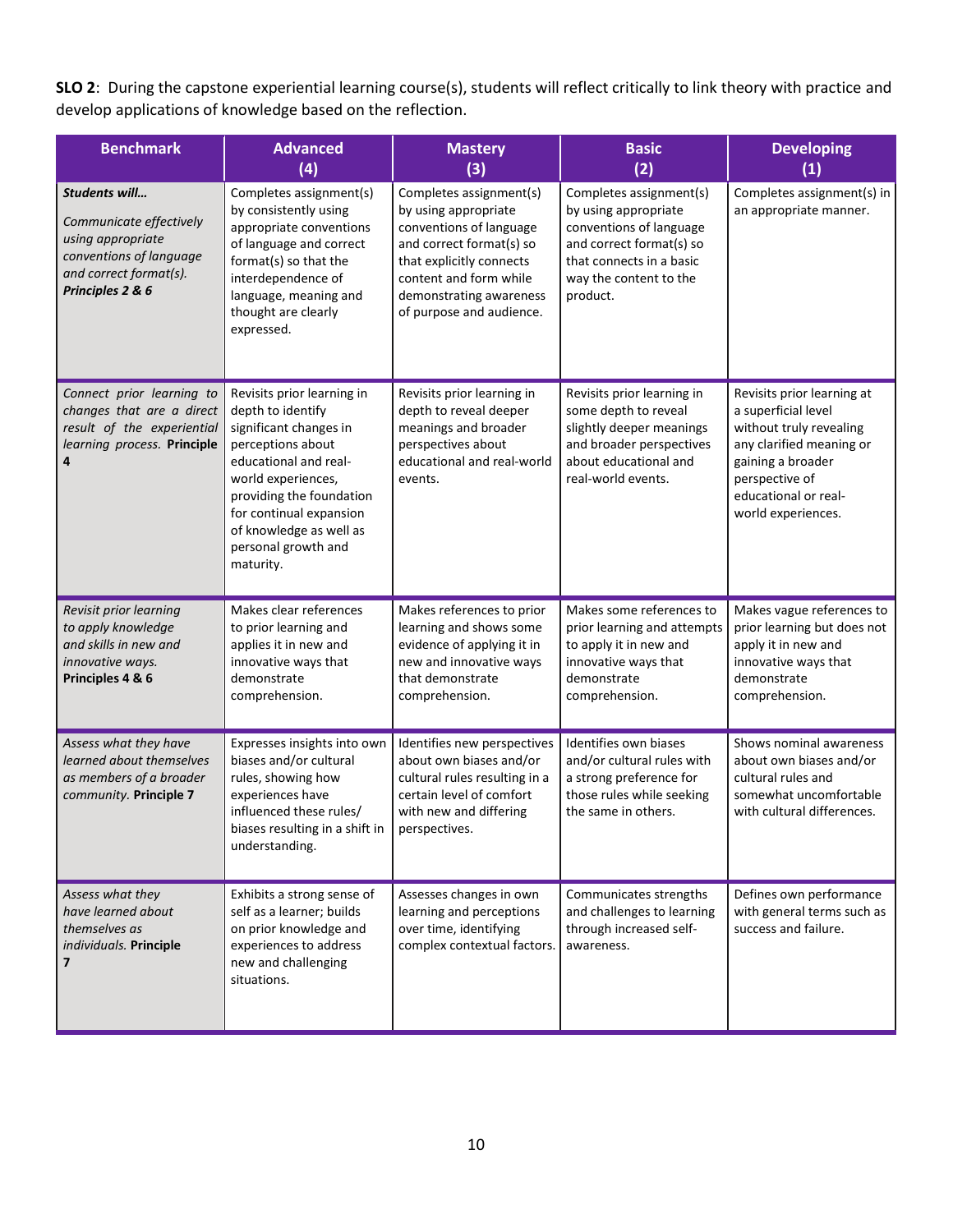# **Appendix B**

| Program                         | <b>Experience</b> | <b>Spring</b><br>2017<br>Pilot | Fall 2017 -<br>R<br>Fall 2018 -<br>ı | Fall 2018 -<br>R<br>Fall 2019 -<br>п | Fall 2019 -<br>R<br>Fall 2020 -<br>ı | <b>Program QEP</b><br>Coordinator |
|---------------------------------|-------------------|--------------------------------|--------------------------------------|--------------------------------------|--------------------------------------|-----------------------------------|
| Accounting                      | Research          |                                |                                      |                                      | $\pmb{\mathsf{X}}$                   | Nat Briscoe                       |
| <b>Addiction Studies</b>        | Internship        |                                |                                      | X                                    |                                      | Jody Biscoe                       |
| Allied Health (BASAH)           | Research          |                                |                                      | X                                    |                                      | Joel Hicks                        |
| Biology                         | Research          |                                |                                      |                                      |                                      | Francene Lemoine                  |
| AD/VT                           | Internship        |                                |                                      |                                      |                                      |                                   |
| <b>Applied Micro</b>            | Research          |                                |                                      | X                                    |                                      |                                   |
| <b>Physical Science</b>         | Research          |                                |                                      |                                      |                                      |                                   |
| <b>Business Administration</b>  | Performance       |                                |                                      | X                                    |                                      | Marcia Hardy                      |
| <b>CIS</b>                      | Performance       |                                |                                      | $\pmb{\mathsf{X}}$                   |                                      | Jason Powell                      |
| Communication                   | Research          |                                |                                      |                                      | X                                    | Paula Furr                        |
| <b>Criminal Justice</b>         | Research          |                                |                                      |                                      | X                                    | <b>Bill Shaw</b>                  |
| Early Childhood Education       | Internship        | X                              |                                      |                                      |                                      | Michelle Fazio Brunson            |
| <b>Electronics Engineering</b>  | Research          |                                |                                      |                                      |                                      | Jafar Al-Sharab                   |
| Technology                      | Performance       |                                |                                      | X                                    |                                      |                                   |
| Elementary Ed.                  | Internship        | X                              |                                      |                                      |                                      | Ramona Wynder                     |
| English                         | Research          |                                |                                      | X                                    |                                      | Sarah McFarland                   |
| <b>Child and Family Studies</b> | Internship        |                                | X                                    |                                      |                                      | Rania Salman                      |
| Fine & Graphic Arts             | Project           |                                | X                                    |                                      |                                      | Matt DeFord                       |
| <b>General Studies</b>          | Research          |                                |                                      |                                      | X                                    | <b>Steve Hicks</b>                |
| Health & Exercise Science       | Internship        | X                              |                                      |                                      |                                      | John Dollar                       |
| Health & Phys. Ed.              | Internship        |                                | X                                    |                                      |                                      | Jobina Khoo                       |
| History                         | Research          |                                |                                      |                                      |                                      | James MacDonald                   |
|                                 | Performance       |                                |                                      |                                      | X                                    |                                   |
| <b>HMT</b>                      | Internship        | X                              |                                      |                                      |                                      | Valerie Salter                    |
| Industrial Engineering Tech.    | Project           |                                | X                                    |                                      |                                      | Nabin Sapkota                     |
| <b>Liberal Arts</b>             | Research          |                                |                                      |                                      | $\pmb{\mathsf{X}}$                   | <b>Greg Handel</b>                |
| <b>Mathematics</b>              | Research          |                                | X                                    |                                      |                                      | Leigh Ann Myers                   |
| Music                           | Performance       | X                              |                                      |                                      |                                      | Kristine Coreil                   |
| <b>MUS Business</b>             | Internship        |                                |                                      |                                      |                                      |                                   |
| Music Ed.                       | Internship        |                                |                                      | Χ                                    |                                      | Sharon Joy                        |
| Nursing                         | Internship        |                                | Χ                                    |                                      |                                      | Pamela Holcombe                   |
| Psychology                      | Research          |                                |                                      | X                                    |                                      | Terry Isbell                      |
| Radiologic Science              | Internship        | X                              |                                      |                                      |                                      | Jennifer Michael                  |
| RT-BSRS                         | Research          |                                |                                      |                                      |                                      | Jennifer Michael                  |
| <b>Resource Management</b>      |                   |                                |                                      |                                      | X                                    | Jack Atherton                     |
| Secondary Ed.                   | Internship        |                                | X                                    |                                      |                                      | <b>Terrie Poehl</b>               |
| Scholar's College               | Research          | X                              |                                      |                                      |                                      | <b>Betsy Cochran</b>              |
| Social Work                     | Internship        |                                |                                      |                                      | X                                    | Ruth Weinzettle                   |
| Theatre                         | Performance       |                                |                                      | X                                    |                                      | Pia Wyatt                         |
| Unified Public Safety           | Research          |                                |                                      | X                                    |                                      | Jack Atherton                     |
| Administration                  |                   |                                |                                      |                                      |                                      |                                   |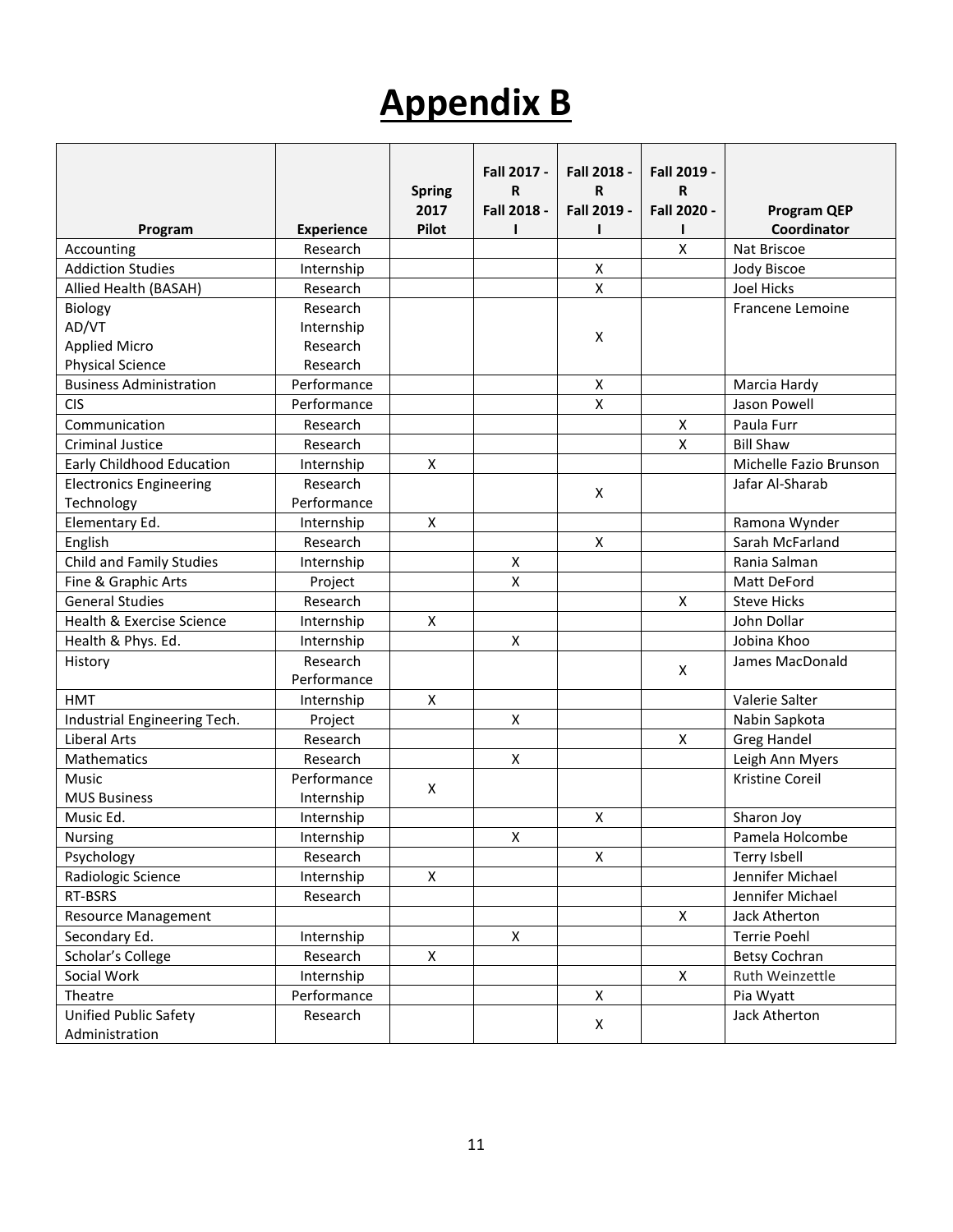# **Appendix C**

## **Fall 2017/Spring 2018 QEP Student Reflection Survey Summary**

|                                                                      | <b>Internship Programs</b> |          |         | <b>Research Programs</b> |      |        | Performance-Based Programs |              |          |                        |         |              |
|----------------------------------------------------------------------|----------------------------|----------|---------|--------------------------|------|--------|----------------------------|--------------|----------|------------------------|---------|--------------|
| Likert-Type Items                                                    |                            | $(n=99)$ |         |                          |      | (n=46) |                            |              | $(n=21)$ |                        |         |              |
|                                                                      | Pre                        | Post     | Diff.   | $%$ $\Delta$             | Pre  | Post   | Diff.                      | $%$ $\Delta$ |          | Pre (Q7)*   Post (Q8)* | Diff.   | $%$ $\Delta$ |
| Time management                                                      | 2.54                       | 2.51     | -0.03   | $-1%$                    | 1.89 | 1.83   | $-0.06$                    | $-3%$        | 2.29     | 2.39                   | 0.10    | 4%           |
| Ability to delegate/instruct others                                  | 2.35                       | 2.27     | $-0.08$ | $-3%$                    | 1.88 | 2.29   | 0.41                       | 22%          | 2.22     | 2.29                   | 0.07    | 3%           |
| Ability to plan/organize events                                      | 2.38                       | 2.44     | 0.06    | 3%                       | 2.12 | 2.00   | $-0.12$                    | $-6%$        | 2.22     | 2.43                   | 0.21    | 9%           |
| Problem solving                                                      | 2.36                       | 2.62     | 0.26    | 11%                      | 2.52 | 2.56   | 0.04                       | 2%           | 2.34     | 2.18                   | $-0.16$ | $-7%$        |
| Collaboration                                                        | 2.34                       | 2.64     | 0.30    | 13%                      | 2.36 | 2.64   | 0.28                       | 12%          | 2.25     | 2.44                   | 0.19    | 8%           |
| Analyze data/audit                                                   | 2.08                       | 2.15     | 0.07    | 3%                       | 1.92 | 1.73   | $-0.19$                    | $-10%$       | 1.94     | 1.94                   | 0.00    | $0\%$        |
| Manage money/budgets                                                 | 2.06                       | 2.17     | 0.11    | 5%                       | 1.67 | 1.67   | 0.00                       | $0\%$        | 2.10     | 1.45                   | $-0.65$ | $-31%$       |
| Oral communication                                                   | 2.22                       | 2.54     | 0.32    | 14%                      | 2.01 | 2.38   | 0.37                       | 18%          | 2.34     | 2.34                   | 0.00    | $0\%$        |
| <b>Written communication</b>                                         | 2.15                       | 2.50     | 0.35    | 16%                      | 2.53 | 2.29   | $-0.24$                    | $-9%$        | 2.55     | 2.27                   | $-0.28$ | $-11%$       |
| Listening                                                            | 2.38                       | 2.79     | 0.41    | 17%                      | 2.70 | 2.63   | $-0.07$                    | $-3%$        | 2.43     | 2.47                   | 0.04    | 2%           |
| <b>Presentation</b>                                                  | 1.93                       | 2.38     | 0.45    | 23%                      | 2.06 | 2.13   | 0.07                       | 3%           | 2.35     | 2.18                   | $-0.17$ | $-7%$        |
| Ability to give/receive feedback                                     | 2.12                       | 2.68     | 0.56    | 26%                      | 2.27 | 2.56   | 0.29                       | 13%          | 2.37     | 2.34                   | $-0.03$ | $-1%$        |
| *Weighted Average, Scale 1-3 (Needs Improvement, Average, Excellent) |                            |          |         |                          |      |        |                            |              |          |                        |         |              |
|                                                                      |                            |          |         |                          |      |        |                            |              |          |                        |         |              |
| <b>Student indication &amp; Data support</b>                         |                            |          |         |                          |      |        |                            |              |          |                        |         |              |
| <b>Student indication</b>                                            |                            |          |         |                          |      |        |                            |              |          |                        |         |              |
| Skills students indicated will                                       |                            |          |         |                          |      |        |                            |              |          |                        |         |              |
| improve during capstone                                              |                            |          |         |                          |      |        |                            |              |          |                        |         |              |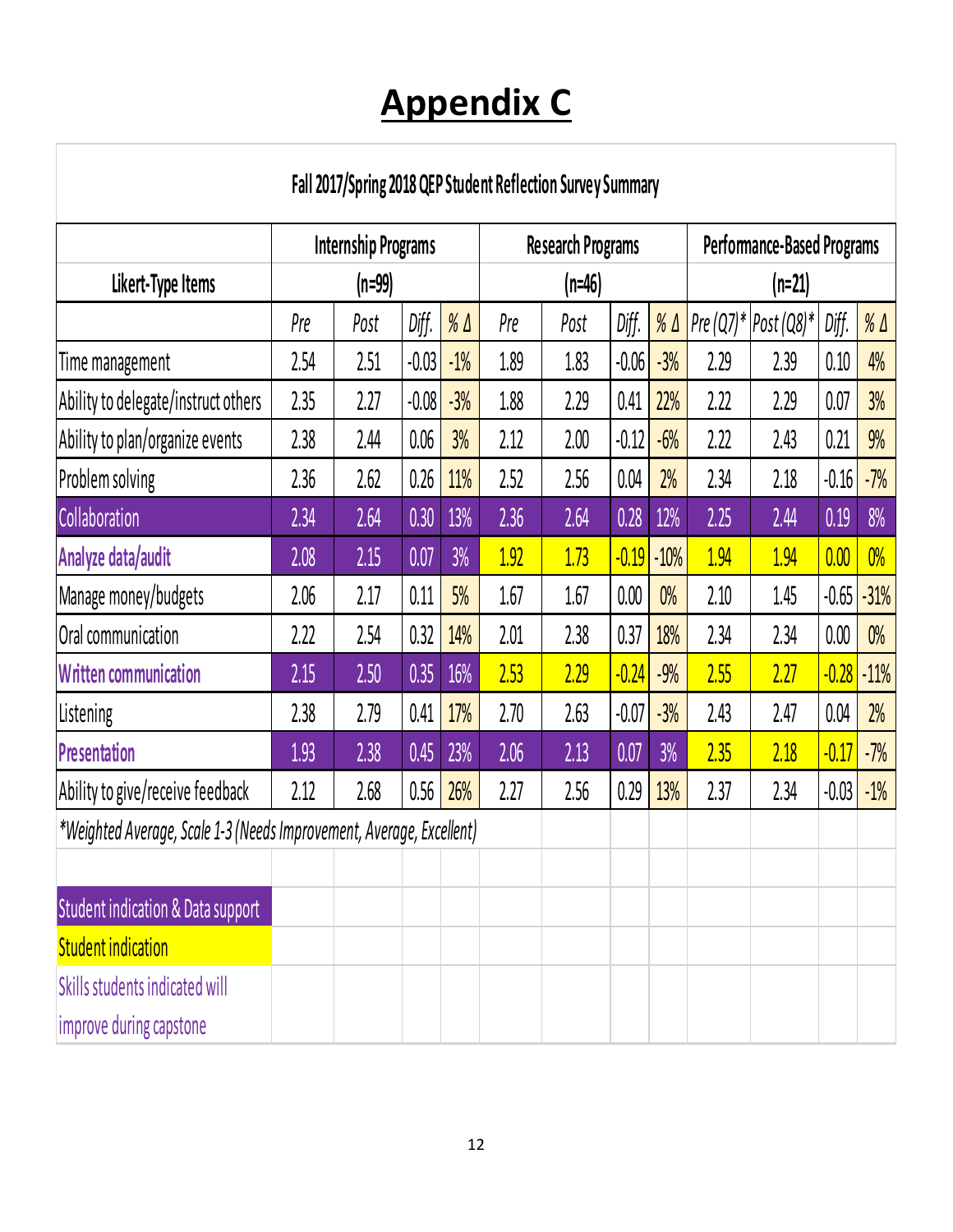# **Appendix D**

### **SLO Rubric Summary Report**

Program:

Coordinator:

|            |   | Number of Students for Each | Score |   |                 |               |
|------------|---|-----------------------------|-------|---|-----------------|---------------|
| <b>SLO</b> | 4 | 3                           | 2     | 1 | % Met Benchmark | Average Score |
| 1.1        |   |                             |       |   | #DIV/0!         | #DIV/0!       |
| 1.2        |   |                             |       |   | #DIV/0!         | #DIV/0!       |
| 1.3        |   |                             |       |   | #DIV/0!         | #DIV/0!       |
| 1.4        |   |                             |       |   | #DIV/0!         | #DIV/0!       |
| 1.5        |   |                             |       |   | #DIV/0!         | #DIV/0!       |
| 1.6        |   |                             |       |   | #DIV/0!         | #DIV/0!       |
| 2.1        |   |                             |       |   | #DIV/0!         | #DIV/0!       |
| 2.2        |   |                             |       |   | #DIV/0!         | #DIV/0!       |
| 2.3        |   |                             |       |   | #DIV/0!         | #DIV/0!       |
| 2.4        |   |                             |       |   | #DIV/0!         | #DIV/0!       |
| 2.5        |   |                             |       |   | #DIV/0!         | #DIV/0!       |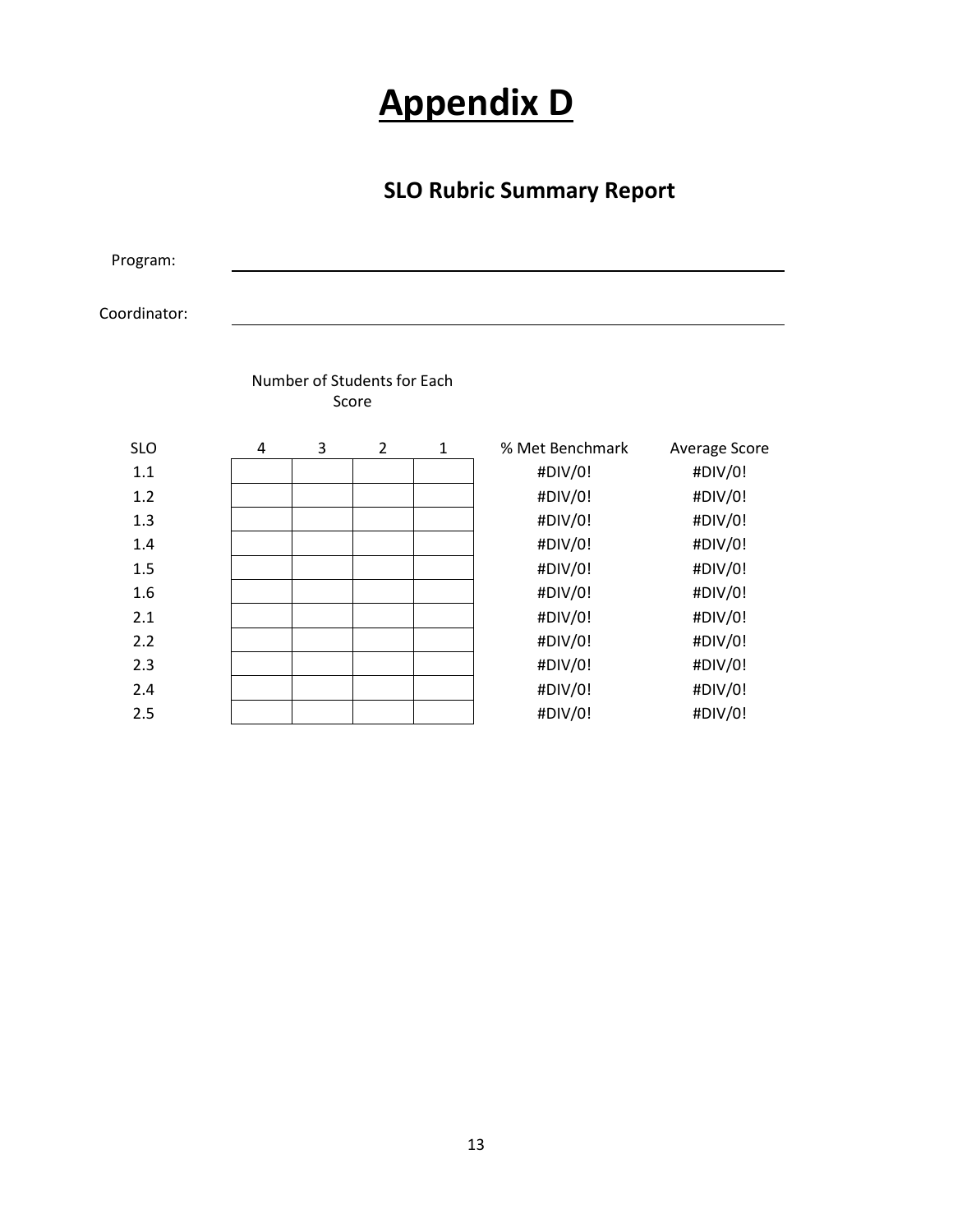## **Appendix E**

#### **Quality Enhancement Plan**

**Program Summary Assessment Period: \_\_** 

| Program:<br>Prepared by:               | Date: |
|----------------------------------------|-------|
| Approved by:                           | Date: |
| <b>Student Learning Outcomes (SLO)</b> |       |

SLO 1. During the capstone experiential learning course(s), students will demonstrate the knowledge, skills, and dispositions expected of entry-level professionals in their disciplines. (Aligned with Principle 1-Intention and Principle 2-Preparedness and Planning)

SLO 2. During the capstone experiential learning course(s), students will reflect critically to link theory with practice and develop applications of knowledge based on the reflection. (Aligned with Principle 4-Reflection and Principle 6-Monitoring and Continuous Improvement)

**Measure.**

**Methodology.** 

**Target.** 

*University Benchmark***:** 50% of students have an average score of 3 or better.

*Program Goal* (identified through PC/faculty collaboration):

**Analysis.**

**Finding.**

**Decision / Recommendations.**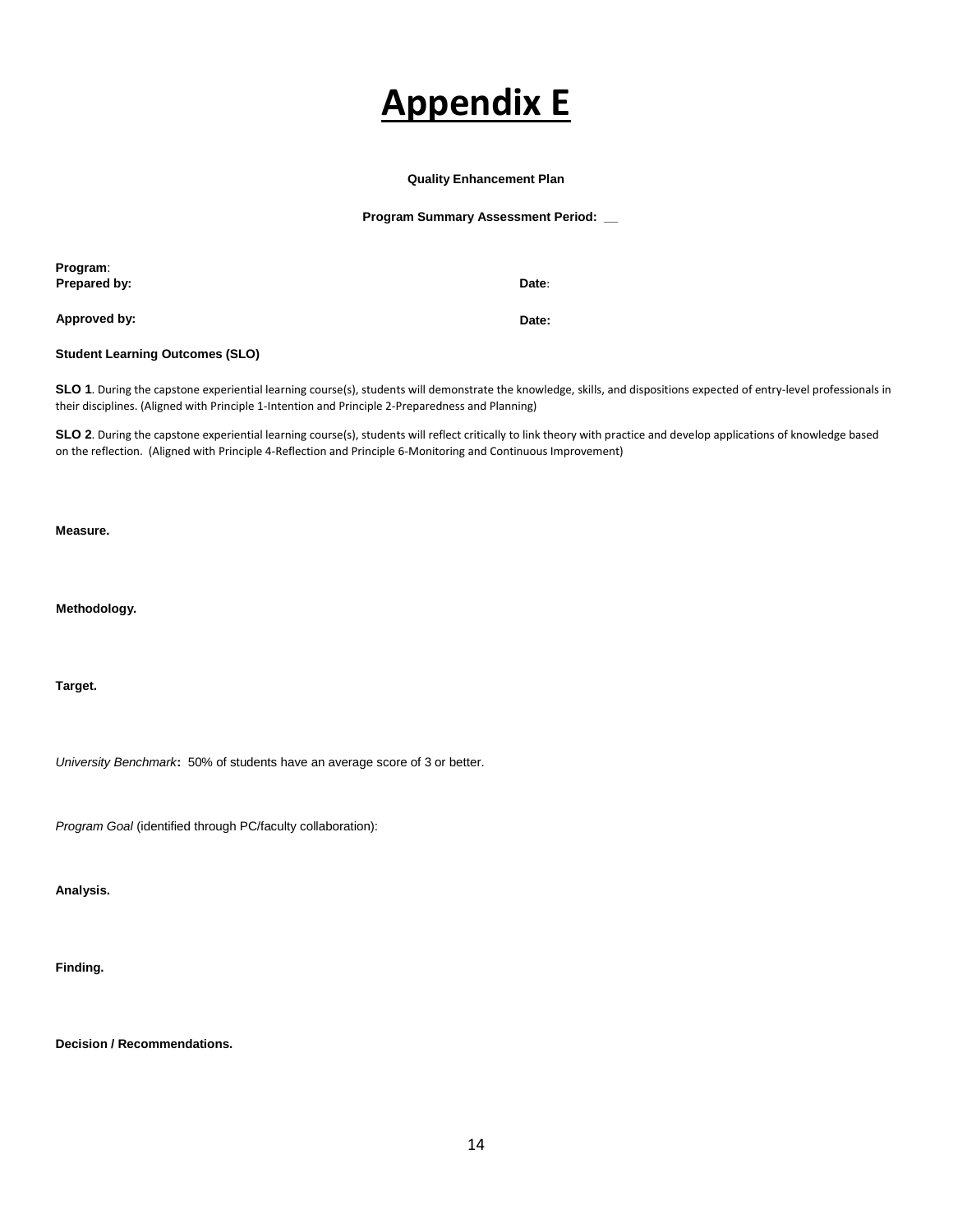# **Appendix F**

| <b>Fall 2017</b>         | Early Childhood                                                                                                                                                                                                            | <b>Fall 2017</b>         | <b>HMT</b>                                                                                                      |
|--------------------------|----------------------------------------------------------------------------------------------------------------------------------------------------------------------------------------------------------------------------|--------------------------|-----------------------------------------------------------------------------------------------------------------|
| Measure                  | 9 Hr. residency                                                                                                                                                                                                            | Measure                  | 12 Hr internship (400 clock hrs) over one or                                                                    |
|                          |                                                                                                                                                                                                                            |                          | two semesters                                                                                                   |
| Methodology              | Portfolio                                                                                                                                                                                                                  | Methodology              | Mid term and final evaluation and<br>portfolio grade                                                            |
| Program Goal             | Concentration on SLO 1                                                                                                                                                                                                     | Program Goal             | At least 75% of students achieve 70 or<br>higher on SLO1 and 2 Not Met for SLO1                                 |
|                          |                                                                                                                                                                                                                            |                          | SLO 1-adjustments to evaluator form.                                                                            |
| Analysis                 | At least 80% of candidates scored an "Advanced"<br>or Mastery on all benchmarks-Target Met                                                                                                                                 | Analysis                 | SLO 2-Additional reflection questions<br>added to weekly log                                                    |
| Assessment Suggestions:  | Establish new program benchmark of "At least<br>80% of students will score 'Advanced' or<br>'Mastery' on all SLO rubric items".                                                                                            | Assessment Suggestions:  | Training/communication regarding rubric<br>use                                                                  |
| <b>Program Decisions</b> | Focus on students ability to reflect on what they<br>have learned in previous coursework and<br>consider how this knowledge impacts their<br>capstone experience, their future self, and their<br>impact on the community. | <b>Program Decisions</b> | Make changes to supervisor eval form and<br>emphasize the importance of in-depth<br>reflection by students.     |
|                          |                                                                                                                                                                                                                            |                          |                                                                                                                 |
| <b>Fall 2017</b>         | Elementary Ed.                                                                                                                                                                                                             | <b>Fall 2017</b>         | Music (Performance and Internship)                                                                              |
| Measure                  | 2 semester residency                                                                                                                                                                                                       | Measure                  | 6 hr. capstone based on concentrations                                                                          |
| Methodology              | Survey instruments and rubrics                                                                                                                                                                                             | Methodology              | Recital and/or internship. All students<br>have exit interview with applied professor<br>and two other faculty. |
| Program Goal             |                                                                                                                                                                                                                            | Program Goal             | 80% of students to graduate w/an average<br>score of 3 or better.                                               |
| Analysis                 | At least 80% of candidates scored an "Advanced"<br>or Mastery on all benchmarks-Target Met                                                                                                                                 | Analysis                 | Target met for all SLOs (Average scores SLO<br>1-3.33 SLO 2-3.36)                                               |
| Assessment Suggestions:  | See if mean SLO scores can be maintained<br>w/multiple students                                                                                                                                                            | Assessment Suggestions:  | Focus on SLO benchmark items which had<br>more students score "mastery" than<br>"advanced". (1.3/1.6/2.1)       |
| <b>Program Decisions</b> | See Above                                                                                                                                                                                                                  | <b>Program Decisions</b> | Continue to develop exit interviews,<br>better identify students entering capstone<br>courses                   |
|                          |                                                                                                                                                                                                                            |                          |                                                                                                                 |
| <b>Fall 2017</b>         | <b>H &amp; HP</b>                                                                                                                                                                                                          | <b>Fall 2017</b>         | <b>RADS</b>                                                                                                     |
| Measure                  | 12 Hour senior internship                                                                                                                                                                                                  | Measure                  | Final 2 semesters/two courses                                                                                   |
| Methodology              | Mid point evaluation by site supervisor and exit<br>interview with university supervisor                                                                                                                                   | Methodology              | Students completed a narrative<br>assessment at midterm                                                         |
| Program Goal             | 50% of students perform at level 3 or 4                                                                                                                                                                                    | Program Goal             | 100% of students perform at level 3 or 4                                                                        |
| Analysis                 | Target met. 64% of students performed at<br>average score of 3 or better.                                                                                                                                                  | Analysis                 | 5/6 items met in SLO 1 (1.5 not met) 3/5<br>items met in SLO 2 (2.4 & 2.5 not met)                              |
| Assessment Suggestions:  | Focus on SLO with high number of students<br>scoring below 3 (1.2)                                                                                                                                                         | Assessment Suggestions:  | Compare results w/ written eval only to<br>more thorough assessment mentioned<br>below                          |
| <b>Program Decisions</b> | Enchance reflection componenet of internship<br>assignments.                                                                                                                                                               | <b>Program Decisions</b> | Use written assessment and evaluatior<br>assessments/use "5 questions" document                                 |
|                          | Assess measures/report results to university<br>supervisor more frequently during semester                                                                                                                                 |                          |                                                                                                                 |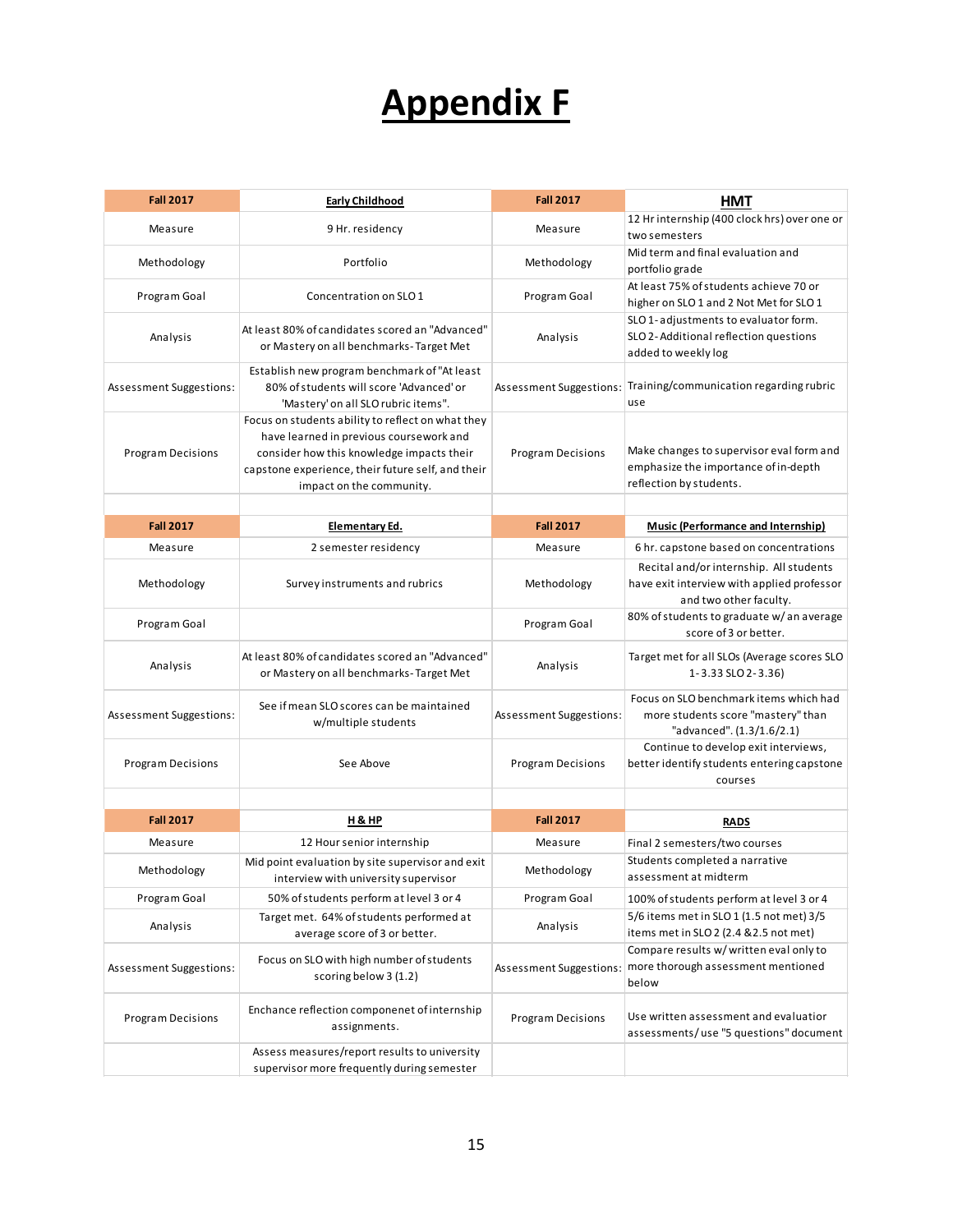| Spring 2018                    | <b>Early Childhood</b>                                                                                                                                                                                                                                                                                                 | Spring 2018                    | <b>Music (Performance and Internship)</b>                                                                                                                                 |
|--------------------------------|------------------------------------------------------------------------------------------------------------------------------------------------------------------------------------------------------------------------------------------------------------------------------------------------------------------------|--------------------------------|---------------------------------------------------------------------------------------------------------------------------------------------------------------------------|
| Measure                        | 9 Hr. residency                                                                                                                                                                                                                                                                                                        | Measure                        | 6 hr. capstone based on concentrations                                                                                                                                    |
| Methodology                    | Portfolio                                                                                                                                                                                                                                                                                                              | Methodology                    | Recital and/or internship. All students<br>have exit interview with applied professor<br>and two other faculty.                                                           |
| Program Goal                   | Concentration on SLO 1                                                                                                                                                                                                                                                                                                 | Program Goal                   | 80% of students to graduate w/an average<br>score of 3 or better.                                                                                                         |
| Analysis                       | At least 80% of candidates scored an "Advanced"<br>or Mastery on all benchmarks-Target Met                                                                                                                                                                                                                             | Analysis                       | Target met for all SLOs (Average scores SLO<br>1-3.33 SLO 2-3.36)                                                                                                         |
| Assessment Suggestions:        | Establish new program benchmark of "At least<br>80% of students will score 'Advanced' or<br>'Mastery' on all SLO rubric items".                                                                                                                                                                                        | Assessment Suggestions:        | Focus on SLO benchmark items which had<br>more students score "mastery" than<br>"advanced". (1.3/1.6/2.1)                                                                 |
| <b>Program Decisions</b>       | Focus on students ability to reflect on what they<br>have learned in previous coursework and<br>consider how this knowledge impacts their<br>capstone experience, their future self, and their<br>impact on the community.                                                                                             | <b>Program Decisions</b>       | Continue to develop exit interviews,<br>better identify students entering capstone<br>courses                                                                             |
|                                |                                                                                                                                                                                                                                                                                                                        |                                |                                                                                                                                                                           |
| Spring 2018                    | Elementary Ed.                                                                                                                                                                                                                                                                                                         | Spring 2018                    | <b>RADS</b>                                                                                                                                                               |
| Measure                        | 2 semester residency                                                                                                                                                                                                                                                                                                   | Measure                        | Final 2 semesters/two courses                                                                                                                                             |
| Methodology                    | Survey instruments and rubrics                                                                                                                                                                                                                                                                                         | Methodology                    | Students completed a narrative<br>assessment at midterm                                                                                                                   |
| <b>Program Goal</b>            |                                                                                                                                                                                                                                                                                                                        | Program Goal                   | 100% of students perform at level 3 or 4                                                                                                                                  |
| <b>Analysis</b>                | At least 80% of candidates scored an "Advanced"<br>or Mastery on all benchmarks-Target Met                                                                                                                                                                                                                             | Analysis                       | 5/6 items met in SLO 1 (1.5 not met) 3/5<br>items met in SLO 2 (2.4 & 2.5 not met)                                                                                        |
| <b>Assessment Suggestions:</b> | 100% of students met benchmark. More students<br>scored a"3" on SLO 1.5 than a "4". Program goal<br>for next year may be to concentrate on SLO1.5                                                                                                                                                                      | Assessment Suggestions:        | Retain promgram goal of 100% of students<br>perform at level 3 or 4                                                                                                       |
| <b>Program Decisions</b>       | <b>See Above</b>                                                                                                                                                                                                                                                                                                       | <b>Program Decisions</b>       | PC feels confident that as students and<br>faculty become more comfortabel with the<br>process that the average score for all<br>objectives will increase.                |
|                                |                                                                                                                                                                                                                                                                                                                        |                                |                                                                                                                                                                           |
| Spring 2018                    | <b>HMT</b>                                                                                                                                                                                                                                                                                                             | Spring 2018                    | <b>Research</b>                                                                                                                                                           |
| Measure                        | 12 Hr internship (400 clock hrs) over one or two<br>semesters                                                                                                                                                                                                                                                          | Measure                        | 3 semester, 9 hr. capstone experience                                                                                                                                     |
| Methodology                    | Mid term and final evaluation and portfolio<br>grade                                                                                                                                                                                                                                                                   | Methodology                    | At end of capstone experience, students<br>are assessed twice (oral defencse and<br>after archival copy is submitted).                                                    |
| Program Goal                   | At least 75% of students achieve 70 or higher on<br>SLO 1 and 2 Not Met for SLO 2                                                                                                                                                                                                                                      | Program Goal                   | 50% of students have an average score of 3<br>or better                                                                                                                   |
| Analysis                       | SLO 1-adjustments to evaluator form. SLO 2-<br>Additional reflection questions added to weekly<br>log                                                                                                                                                                                                                  | Analysis                       | Target met. In addition, the number of<br>incomplete ratings dropped significantly)                                                                                       |
| Assessment Suggestions:        | None. HMT has a comprehensive plan for<br>coninued improvement to their capstone<br>experience.                                                                                                                                                                                                                        | Assessment Suggestions         | Rubric scores were not limited to integer<br>values. Programs comfortable with using<br>SLO rubrics may want to look more closely<br>at decimal scores between intergers. |
| <b>Program Decisions</b>       | Rubrics may need some minor changes reflecting<br>faculty input. Possibly creating and<br>implementing an additional supervisor's<br>evaluation that is confidential and seen only by<br>the supervising instructor. Evaluation of<br>additional course items based on SLO rubrics.<br>Address Moodle deadline issues. | <b>Program Decisions</b><br>16 | See above                                                                                                                                                                 |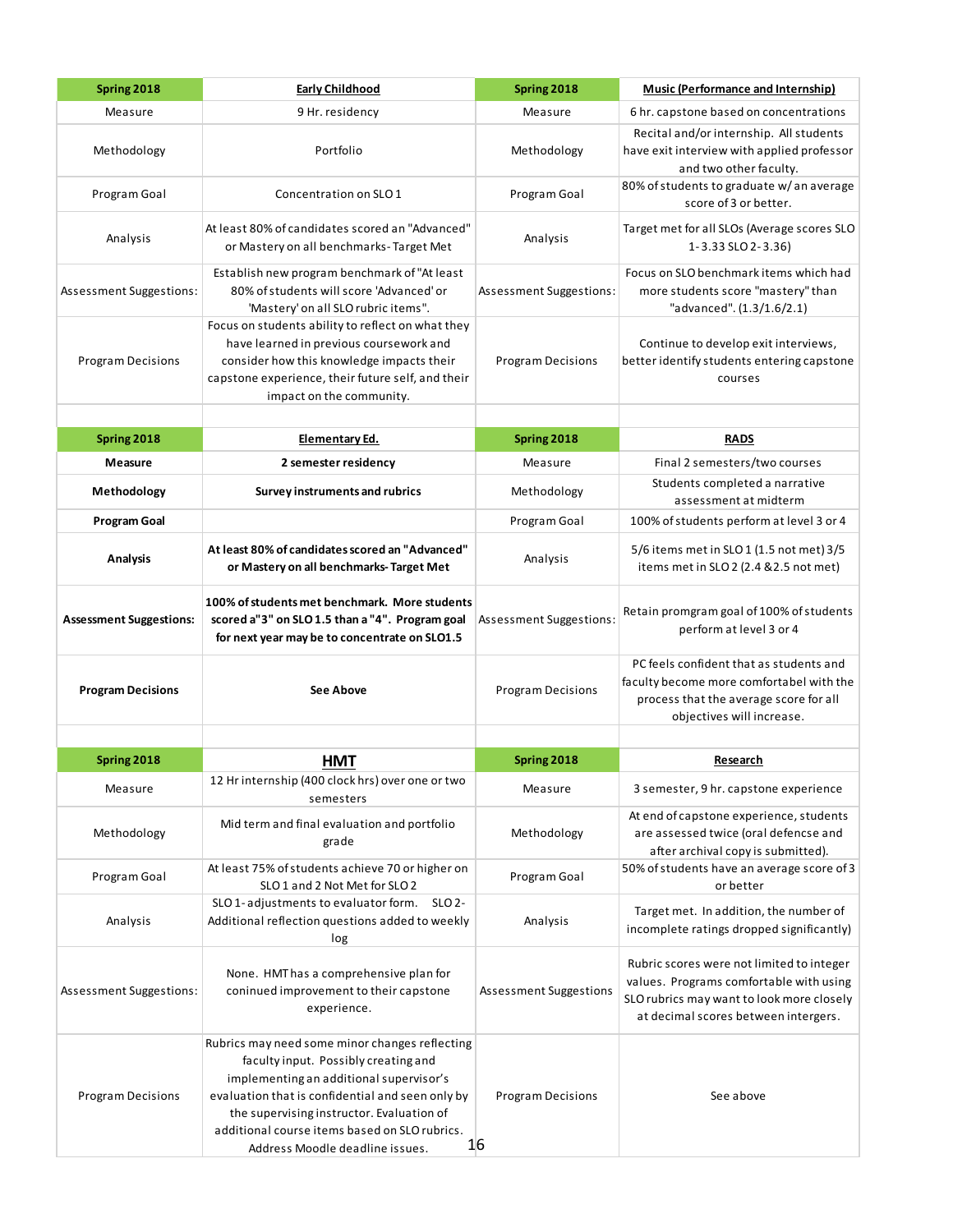| Spring 2018              | <b>H &amp; HP</b>                                                                                                                                                                                                                                                                                                                                                                                                                                                                                                                                                                                                                                                      |
|--------------------------|------------------------------------------------------------------------------------------------------------------------------------------------------------------------------------------------------------------------------------------------------------------------------------------------------------------------------------------------------------------------------------------------------------------------------------------------------------------------------------------------------------------------------------------------------------------------------------------------------------------------------------------------------------------------|
| Measure                  | 12 Hour senior internship                                                                                                                                                                                                                                                                                                                                                                                                                                                                                                                                                                                                                                              |
| Methodology              | Mid point evaluation by site supervisor and exit<br>interview with university supervisor                                                                                                                                                                                                                                                                                                                                                                                                                                                                                                                                                                               |
| Program Goal             | 50% of students perform at level 3 or 4                                                                                                                                                                                                                                                                                                                                                                                                                                                                                                                                                                                                                                |
| Analysis                 | Target met. 79% of students performed at<br>average score of 3 or better.                                                                                                                                                                                                                                                                                                                                                                                                                                                                                                                                                                                              |
| Assessment Suggestions:  | Continue to focus on SLO with high number of<br>students scoring below 3 (1.2)                                                                                                                                                                                                                                                                                                                                                                                                                                                                                                                                                                                         |
| <b>Program Decisions</b> | From fall 17-Enchance reflection componenet of<br>internship assignments. Findings-reccomend<br>applying benchmarks to a designated 3-4 one-<br>week journal submissions (e.g., week 5, week 10<br>and week 15).                                                                                                                                                                                                                                                                                                                                                                                                                                                       |
|                          | Continue to adjust the benchmark rubric to<br>determine skills and dispositions that occur<br>specific to the internship setting (e.g., language<br>reported, exercise techniques implemented,<br>techniques for good bedside manner etc.).<br>HHP has not reached a consensus as to how<br>best to refine the rubric to better reflect<br>specific learning and skills usage common to<br>HHP interns. As we progress with these<br>changes, we may reach a point that we have<br>rubrics for each segment of the fitness<br>industry, to better assess the specific skills<br>and dispositions per intern per segment. We<br>continue to know more, as we grow more. |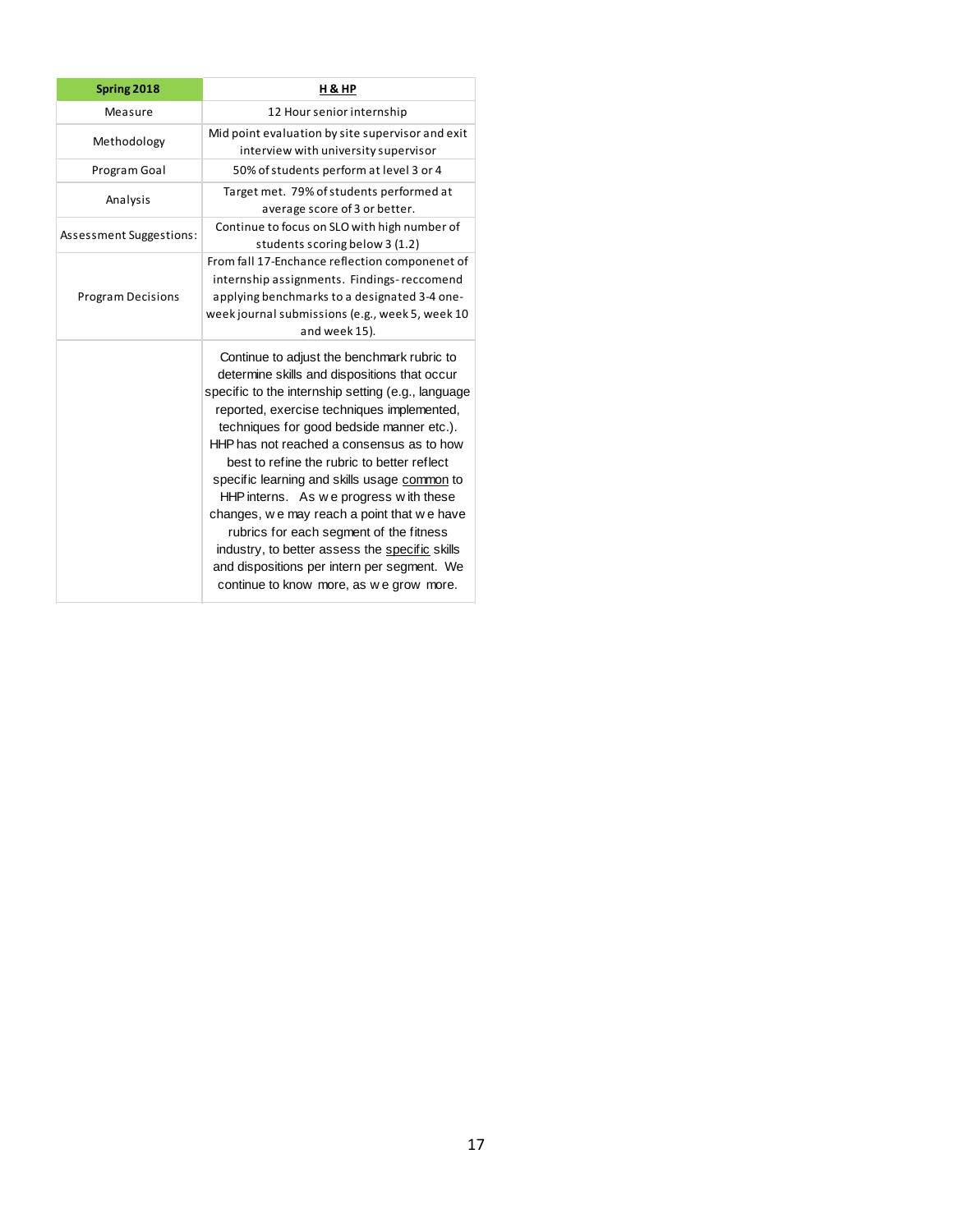## **Appendix G**

Program: All Programs

### Coordinator: Academic Year 17/18 (N=166)

### Number of Students for Each Score

| <b>SLO</b> | 4  | 3  | $\overline{2}$ | $\mathbf{1}$   | % Met Benchmark | Average Score |
|------------|----|----|----------------|----------------|-----------------|---------------|
| 1.1        | 70 | 71 | 20             | 5              | 84.94%          | 3.241         |
| 1.2        | 51 | 75 | 37             | 3              | 75.90%          | 3.048         |
| 1.3        | 63 | 84 | 17             | 2              | 88.55%          | 3.253         |
| 1.4        | 81 | 70 | 12             | 3              | 90.96%          | 3.380         |
| 1.5        | 60 | 68 | 31             | $\overline{7}$ | 77.11%          | 3.090         |
| 1.6        | 77 | 68 | 17             | 4              | 87.35%          | 3.313         |
| 2.1        | 72 | 71 | 18             | 5              | 86.14%          | 3.265         |
| 2.2        | 57 | 80 | 25             | 4              | 82.53%          | 3.145         |
| 2.3        | 61 | 78 | 22             | 5              | 83.73%          | 3.175         |
| 2.4        | 48 | 77 | 36             | 5              | 75.30%          | 3.012         |
| 2.5        | 65 | 66 | 29             | 6              | 78.92%          | 3.145         |
|            |    |    |                |                |                 |               |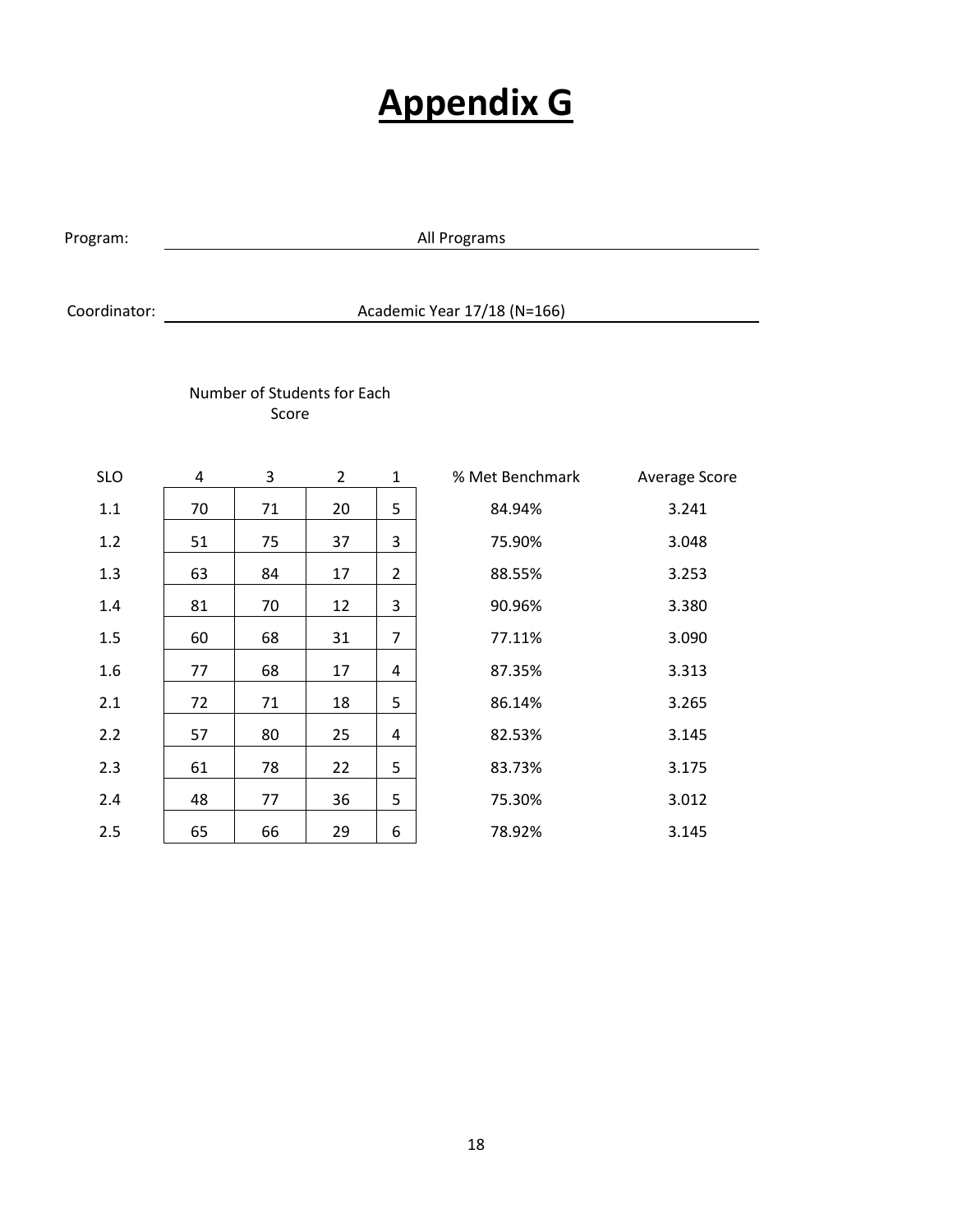# **Appendix H**

### **Student Reflection Items aligned with the QEP SLOs**

*In order to provide standardization for how students will complete their structured reflections and in order to align reflections with the SLOs, the QEP team developed the following items that should be included in the midterm and final evaluation of the students' participation and reflection upon their experiential learning courses. For example, these items could be included in a midterm and exit interview, as part of a larger portfolio, as part of a student survey, etc. The evaluator's observations, student work, etc. should also be considered along with the student's responses to these items in order to complete the QEP SLO Rubric 1 and 2.* 

### **Sample Directions:**

*Please reflect upon your experiences in your capstone experiential learning courses this semester and answer the following questions:*

### **Item 1:**

Describe how your prior knowledge played a part in your capstone experiential learning courses. How were you able to adapt that knowledge to new situations?

### **Item 2:**

Describe the ways in which you have communicated effectively during your capstone experiential learning courses.

### **Item 3:**

Describe how concepts in your discipline are related to other disciplines.

### **Item 4:**

Describe your strengths and weaknesses. How do you think these will affect your future self? Do you have a plan to address them to reach future goals?

### **Item 5**

Describe what you have learned about yourself, both as an individual and as a member of a broader community, through your participation in capstone experiential learning courses.